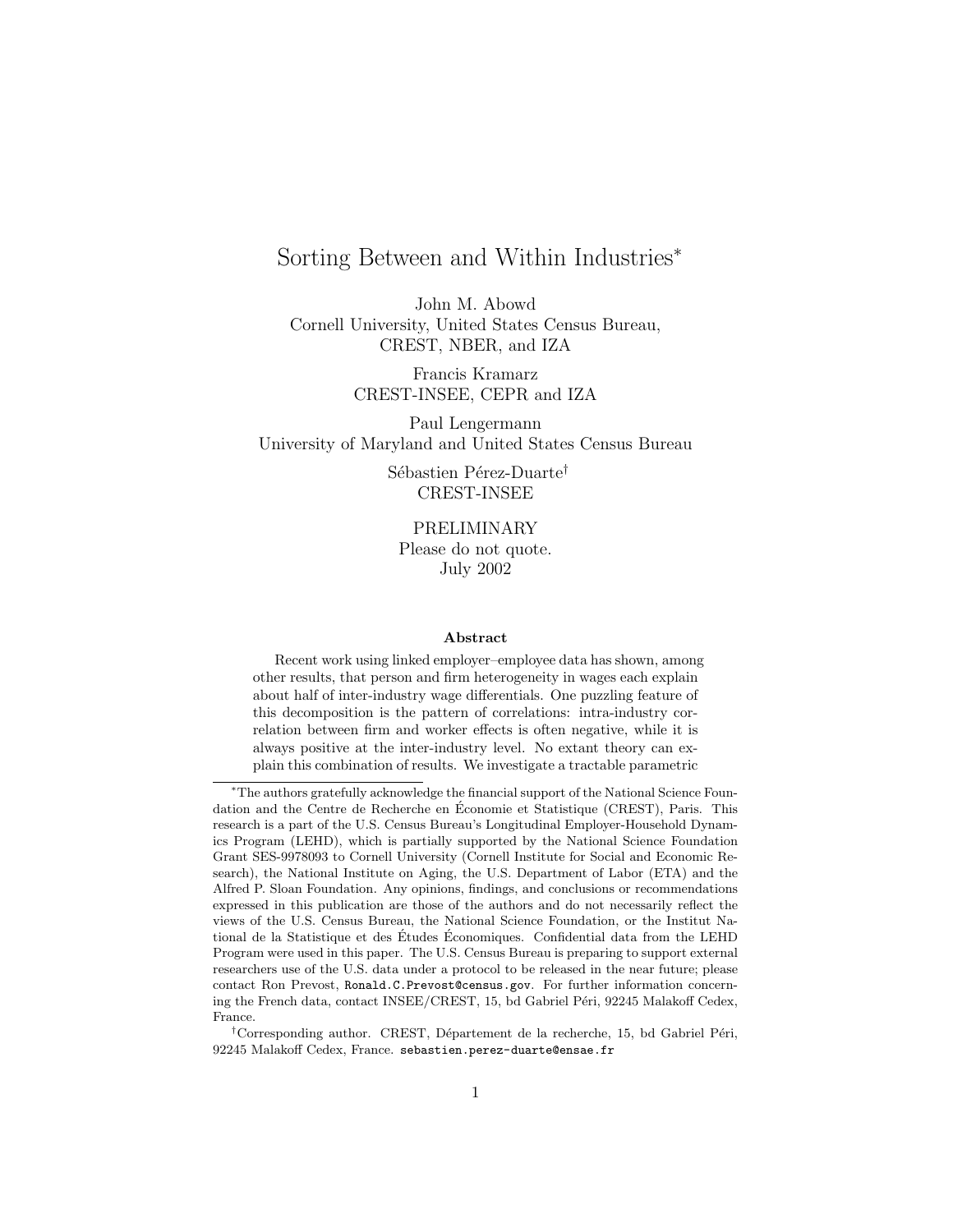structural economic model of unobserved heterogeneity among workers and firms. The model is estimated using aggregate moments derived from least squares estimates of the underlying person and firm effects. Keywords: Inter-industry wage differentials, firm-size wage differentials, linked employer–employee data. JEL classification: J31

# 1 Motivation

The persistence of inter-industry and firm-size wage differences has been widely documented in the empirical literature.<sup>1</sup> Using linked longitudinal employer–employee data (as documented by Abowd and Kramarz (1999a,b)) researchers have been able to study these differences at the firm and employee levels. Following Abowd et al. (1999b), wages can be decomposed itto a worker effect (in turn, with both explained and unexplained components) and a firm effect. Abowd et al. (2001) and Abowd and Kramarz (2000) have show the relative importance of each of those effects on wages: individual and firm heterogeneity in wages each explain about half of the inter-industry wage differentials. A puzzle has surfaced from these studies: worker effects and firm effects are negatively and significantly correlated at the intra-industry level, while they are positively correlated at the interindustry level.

Hence, it appears that workers with a large person effect are attracted to or selected by industries with high average firm effects; however, inside each industry the workers with high person effects are selected by firms with low firm effects.<sup>2</sup> The difficulty may lie in the abstract nature of the firm effect. Unobserved worker heterogeneity might still be observed by the workers and firms and, hence, compensated in the labor market in the same manner as observable heterogeneity among workers. Firm-level heterogeneity in wages is more difficult to explain with classical profit maximization. The estimated firm effects might, then, be due to sorting by comparative advantage in the labor market (see Roy (1951), Heckman and Sedlacek (1985, 1990), Heckman and Honoré (1990)). The sorting induced by comparative advantage converts personal heterogeneity into firm heterogeneity (literally, task-specific productivity). Hence, the observed correlations between person and firm effects might be due to a statistical artifact in the estimation: if there are not independent sources of personal and firm heterogeneity the distinction between the two types of statistical effects is arbitrary.

To shed some light on this problem, we will consider a relatively simple model with two true sources of heterogeneity: underlying productivity differences among the workers and technological variation within and between industries. We parameterize the model so that the structural relation

<sup>&</sup>lt;sup>1</sup>Krueger and Summers (1987, 1988) for example.

<sup>&</sup>lt;sup>2</sup>All of these statements control for observable personal characteristics.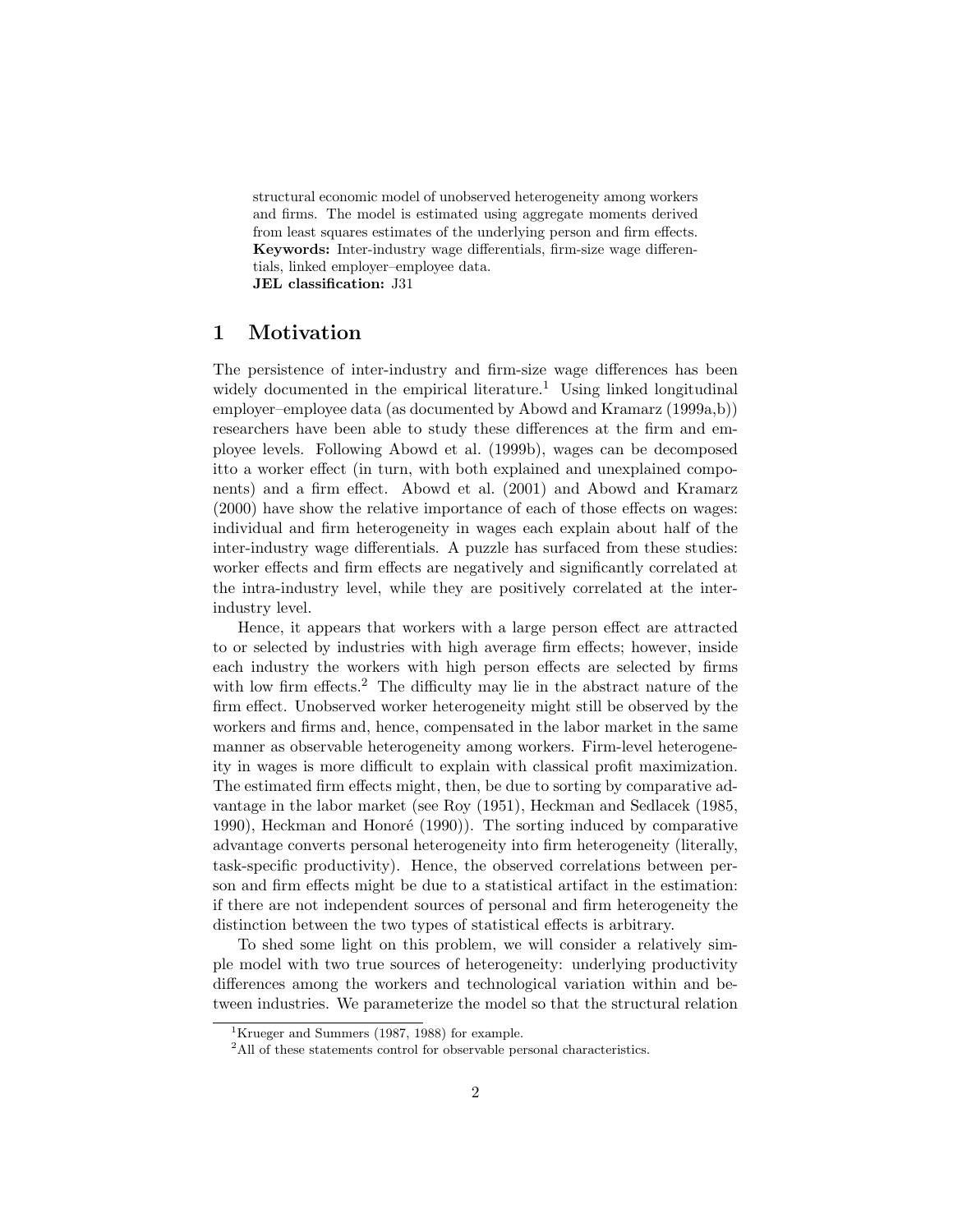between the distributions of heterogeneity (induced by optimal sorting of the workers and optimal adoption of technology) is directly related to the statistical moments that arise when one estimates the components of wage rate heterogeneity directly by least squares. Thus, the underlying parameters can be estimated from the observed moments of the person and firm effects between and within industries. Our model of worker heterogeneity is in the same spirit as Gibbons and Katz (1992), where true productivity is unobserved by the firm but a sorting equilibrium fully reveals the differences. Firm heterogeneity arises from differences in production functions that imply differences in optimal hiring patterns and systematic wage differences, which we model using two different kinds of incentive contracts (in the spirit of Paarsch and Shearer (2000)).

We proceed as follows: in section 2 we develop the exact statistical formulas for the estimation of worker and firm effects in a multi-sector economy. In section 3 we propose a model of wage setting, incorporating both incentive wage and efficiency wage characteristics, that can be expressed completely in the statistical framework of section 2. In section 4 we develop the necessary statistical tools, relegating most of the derivations to the appendix. Section 5 presents the results and the last section concludes.

# 2 A Puzzle: Good Workers in Bad Firms

Consider the following equation:

$$
\log w_{i,t} = x_{i,t}\beta + \theta_i + \psi_{J(i,t)} + \varepsilon_{i,t}
$$
\n(1)

where  $w_{i,t}$  denotes the annualized total labor cost for worker i at date t,  $x_{i,t}$  denotes time-varying observed characteristics for person i,  $\theta_i$  denotes a person effect,  $\psi_{J(i,t)}$  denotes a firm effect,  $J(i, t)$  denotes the employing firm for worker i at date t, and  $\varepsilon_{i,t}$  a statistical residual that is assumed to be orthogonal to the other components of equation (1). There are no restrictions on the covariance structure of the design of the observed characteristics, the worker effects and the firm effects.

The literature has generally associated  $\theta_i$  with unobserved personal characteristics and  $\psi_{J(i,t)}$  with the firm-specific compensation policy (however, see Abowd and Kramarz (1999a) for a discussion). Using this perspective, a high-wage worker is one with  $\theta_i$  greater than average and a high-wage firm is one with  $\psi_{J(i,t)}$  greater than average. The estimated components have no direct structural interpretation; however, when we use the terms high-wage and low-wage worker/firm in reference to the effects in equation (1) because they are directly measured.

Abowd et al. (1999b) estimated an approximation to the linear model using French data, whereas Abowd et al. (1999a) estimated the same model using data source for the State of Washington. Recently, Abowd et al. (2002)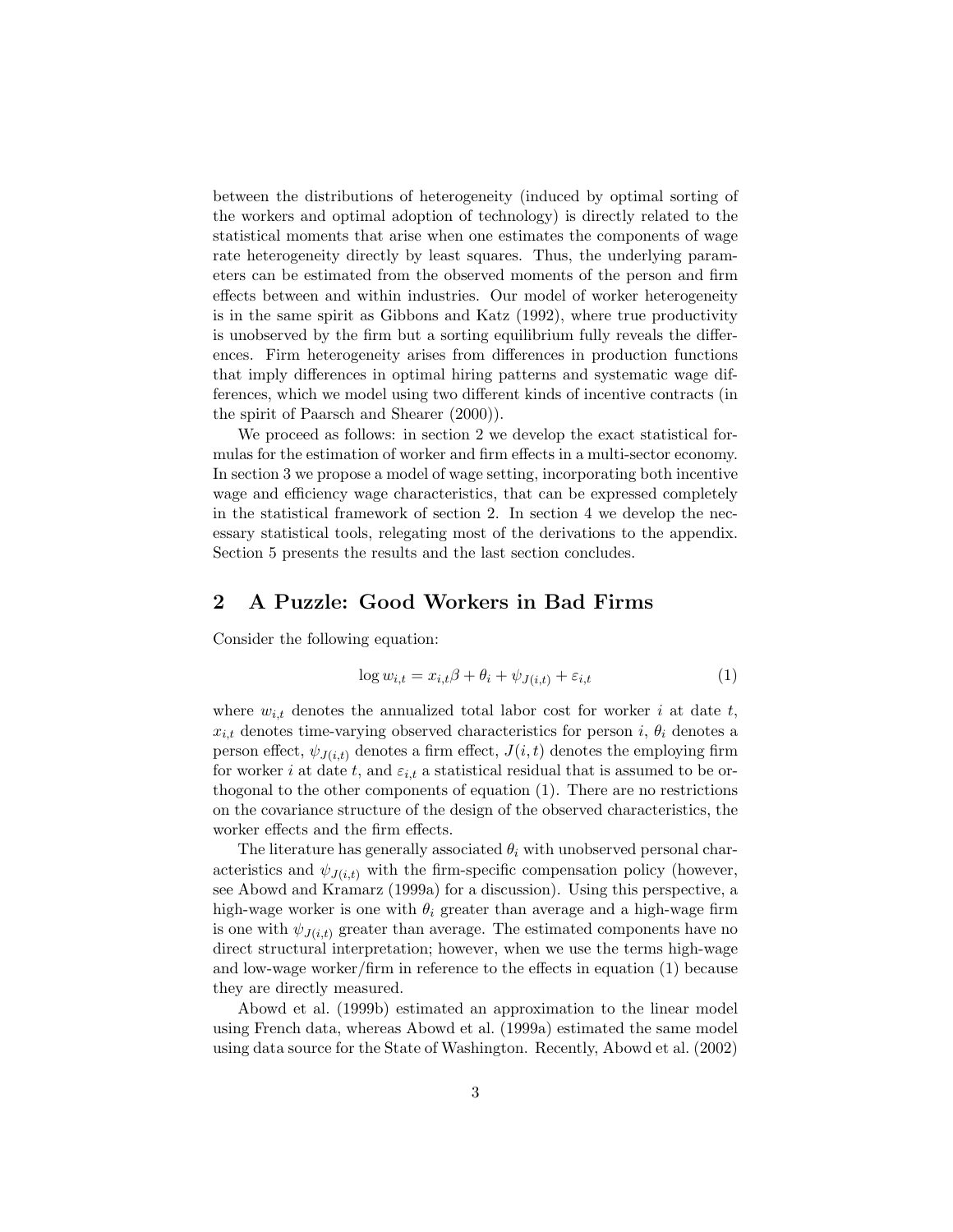estimated the exact least squares solution for this problem using the original French and Washington data and ALM-2002 estimate this model with data from the LEHD program at the US Census Bureau. In this article we will use results from AKLR-2002, which are based on updated French data and American data from the LEHD Program at the US Census (citations...).

Table 1 shows the decomposition the components of equation (1) for France and the United States. The row labeled "total" show the indicated statistic computed using all of the available observations. The row labeled "between" shows the same statistic but computed between 2-digit industrial sectors (95 for France, 81 for the US), weighting each sector by the number of observations in that industry. The row labeled "within" shows the statistics computed within each sector then averaged using the same sectorlevel weights as the"between" row. Two strinking features of this table are: the strong positive correlation of worker and firm effects across sectors (expected if workers sort themselves across industries), and the strong negative correlation within sectors (for France) of these two effects. The average within-sector correlation is zero in the US; however, this masks considerable sectoral heterogeneity. In France, the within sector correlation between the person and firm effects from equation (1) is consistently negative. In the US, the average and (weighted) median are both approximately zero; howver, as Figure 1 shows, there are many sectors in US where the correlation withinsector is negative.

A positive correlation between estimated person and firm effects at the level of industrial sectors is consistent with sorting of the workers by comparative advantage (Roy (1951), cite HeckmanSedlacek1985, Heckman and Honoré (1990)). In this interpretation, there is only one source of heterogeneity in the wage rate because the workers whose underlying productivity gives them a comparative advantage at certain technologies are sorted to the firms that use this technology. Variation in technology within sector and between sectors produces the same positive correlation. One the other hand, negative correlation between person and firm effects within sector cannot be readily reconciled with the Roy model of worker selection .

# 3 A Simple Theoretical Example

In this section we develop a simple model of sorting based on comparative advantage. Such models imply that the underlying person and firm effects in wage rates are perfectly correlated.

### 4 General Formulas for Worker and Firm Effects

In this section we show how we can derive worker and firm effect in an economy with only two types of workers and a continuum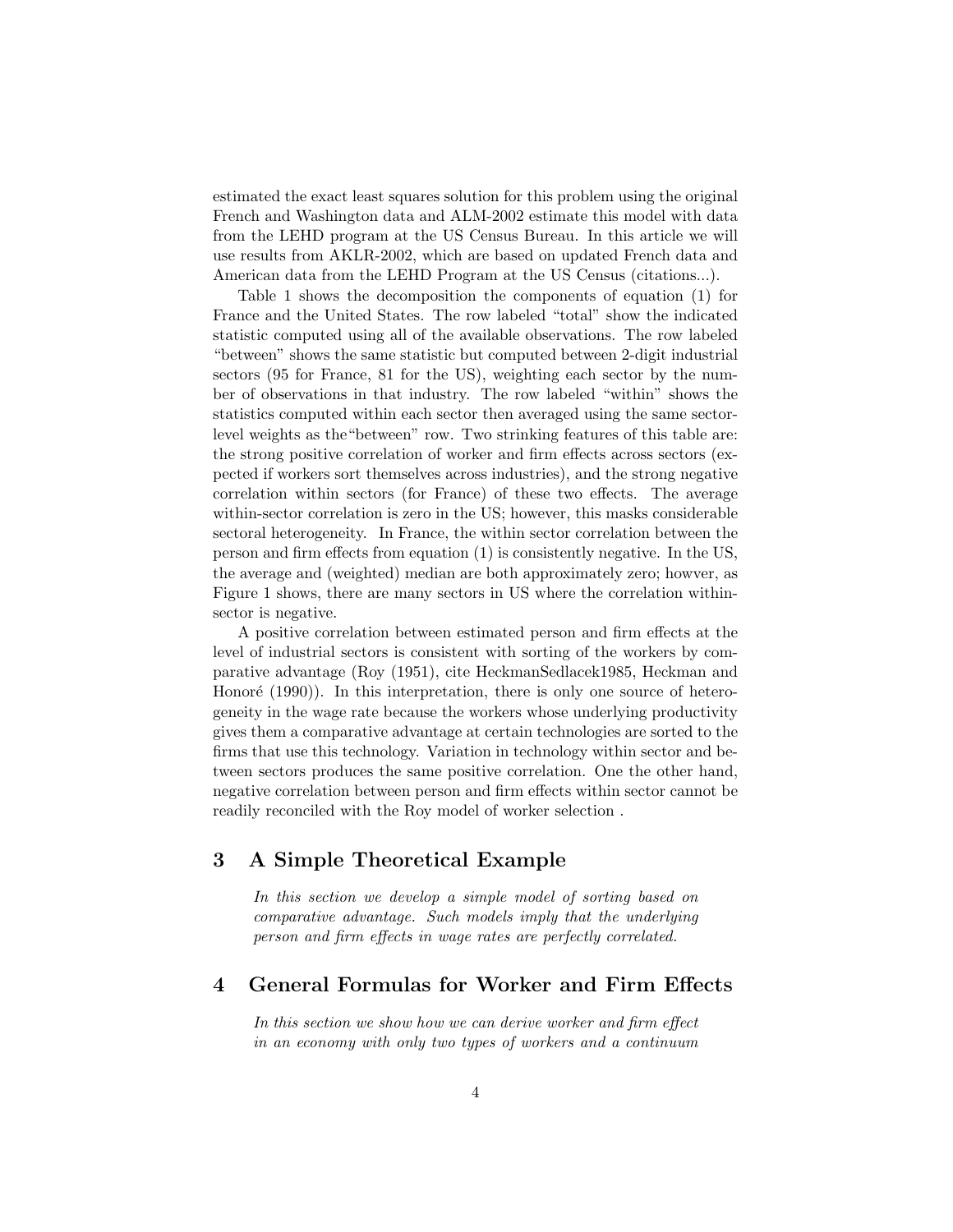#### of firms differing by size and production technology.

Let the economy consist of two types of workers. This is not as limiting as it sounds, for it may only represent an heterogeneity inside a particular class of workers, i.e., once we consider effects net of observables.

The economy is divided in a finite number  $k$  of industries. The workers are hired by a continuum of firms, indexed by the share  $x$  of type 1 workers each firm hires, the size t of the firm, and the industry  $k$ . In industry  $k$ , there is a mass (density)  $\mu_k(x,t)$  of firms of type  $(k, x, t)$ .

We omit from what follows the  $k$  index except when it is necessary. The economy as a whole is represented by the space  $\Omega = \{\Omega_1, \ldots, \Omega_{\bar{k}}\}\$  with  $\Omega_k = [0, 1] \times \mathbb{R}^+$ , the space defining each industry. There is a quantity (or number)  $J = \int_{\Omega} d\mu$  of firms,  $J_k = \int_{\Omega_k} d\mu_k$  in each industry. Firm  $(x, t)$  hires xt of type 1 workers, and  $(1-x)t$  of type 2. We write  $\int_{\Omega} xt \, d\mu(x,t) = M$  and  $\int_{\Omega} (1-x)t \, d\mu(x,t) = N$  so that there are  $M + N$  workers in the economy. Type 1 workers earn  $w(x, t, k)$  in firm  $(x, t)$  in industry k while type 2 earn  $u(x, t, k)$ ; the wage only depends on the industry, the share of type 1 workers, and the size of the firm.

As in Abowd et al. (1999b) (henceforth AKM99) we write the individual wage in each period of time as the sum of a person effect and a firm effect.

$$
\ln w_{i,j(i,t),t} = \theta_i + \psi_{j(i,t)} + \varepsilon_{i,j(i),t}
$$

However we consider here only the limiting (and purely theoretical) case where the number of time periods goes to infinity and the workers visit ergodically all firms and all industries. This frees us from the identification problem discussed in detail in the above paper. Moreover, the effects estimated in AKM99 would converge in probability to the theoretical values we show below.

In this case, even though the type of the worker is not directly known by the econometrician, observing the workers jump from job to job provides enough information to be able to reduce the problem to the following. Find W, U (worker effects) and  $\psi(k, x, t)$  (firm effect in industry k for a firm of size t hiring a proportion  $x$  of type 1 workers) that solve

$$
\min_{W,U,\psi} \int_{\Omega} \left[ xt \left( w(x,t) - W - \psi(x,t) \right)^2 + (1-x)t \left( u(x,t) - U - \psi(x,t) \right)^2 \right] d\mu(x,t).
$$

This is equivalent to minimizing the sum of squared residuals in ordinary least squares. The solutions to this problem are unique up to a constant. We show that:

Theorem 1. Under integrability assumptions on w and u, the solutions are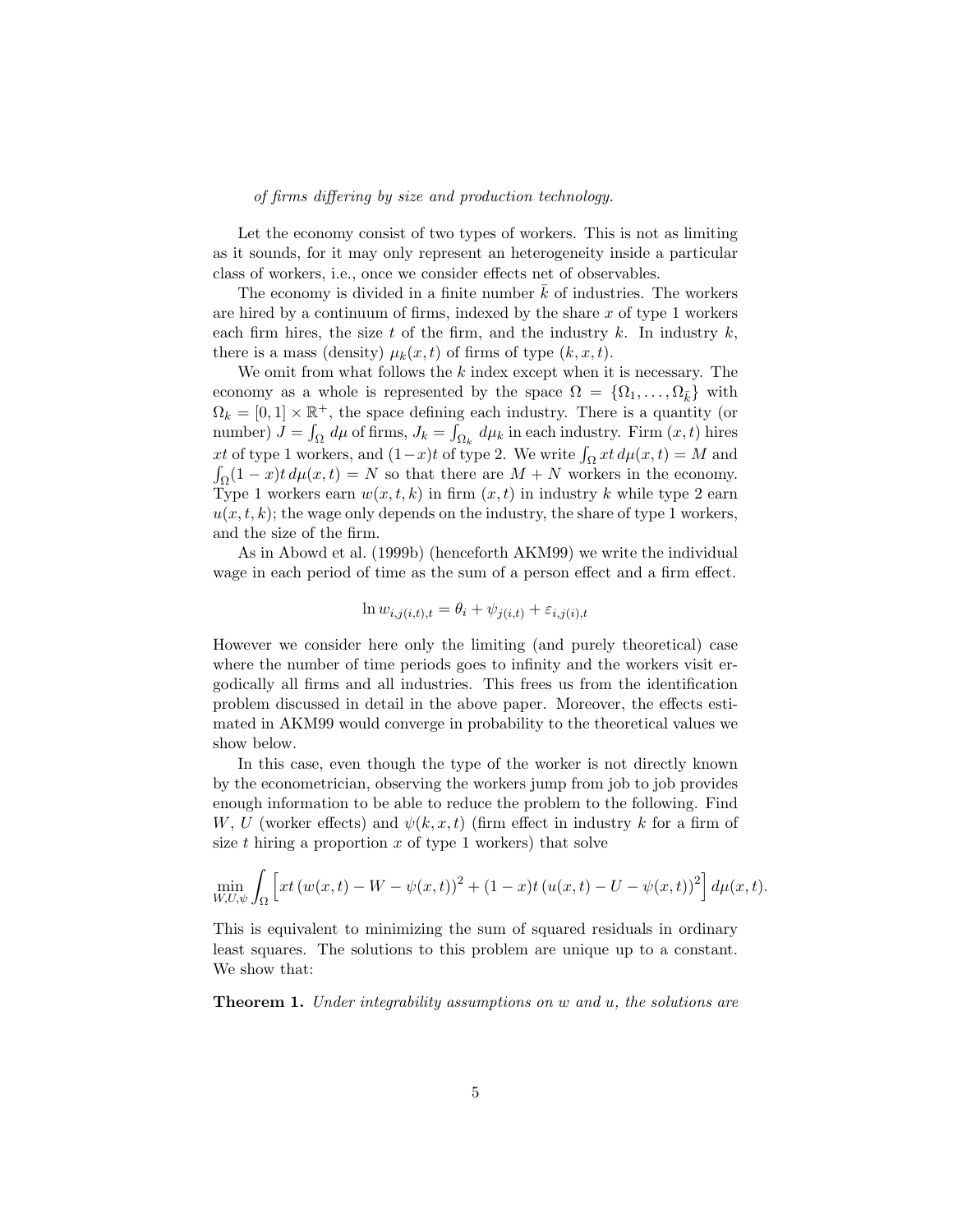of the type

$$
W = \frac{\int x(1-x)tw(x,t)}{\int x(1-x)t} + \Lambda,
$$
\n(2)

$$
U = \frac{\int x(1-x)tu(x,t)}{\int x(1-x)t} + \Lambda,\tag{3}
$$

$$
\psi(x,t) = x(w(x,t) - W) + (1 - x)(u(x,t) - U) - \Lambda
$$
\n(4)

where the integrals are all taken on  $\Omega$  with respect to the measure  $\mu$ , and  $\Lambda$ is an arbitrary constant (we will set  $\Lambda = 0$  in the rest of the paper).

*Proof.* Set  $U = 0$  for the time being, as the solutions are only identified up to a constant. Let us write  $J(W, \psi) = \int_{\Omega} \rho(W, \psi)(x, t) d\mu(x, t)$ . J is defined on  $\mathbb{R} \times L^2(\Omega, \mu)$ , and may take the value + $\infty$ . It is clear that  $\rho$  is convex in its two arguments (as sum of two squares); hence  $J$  is also convex, and can be show to be strictly convex if  $w(x,t) - u(x,t)$  is not a constant. Hence it has a unique minimum under this assumption, characterized by the first order constraints

$$
\int_{\Omega} xt(w(x,t) - W - \psi(x,t)) d\mu(x,t) = 0 \qquad (5)
$$

$$
\int_{\Omega} xt(w(x,t) - W - \psi(x,t)) + (1-x)t(u(x,t) - \psi(x,t)) = 0
$$
 (6)

Hence  $W = \int xt(w - \psi) d\mu / \int xt dB$  and  $\psi = x(w - W) + (1 - x)u$ . Replacing  $\psi$  by this last value in equation 5 and simplifying with the fact that  $\int x^2 t = M - \int x(1-x)t$  and  $\int x^2 tw = \int xtw - \int x(1-x)w$  proves the theorem.  $\Box$ 

Remark 2 (Some special cases). If all firms hire the same number of both types of workers, the distribution  $\mu_k$  for all k is  $\delta_{1/2,2}$ , a Dirac distribution of firms of equal size and same number of type 1 workers. This leads to  $W = \sum_k w_k / \bar{k}$ ,  $U = \sum_k u_k / \bar{k}$ ,  $\psi_k = \frac{1}{2}(w_k - \bar{w} + u_k - \bar{u})$ , where  $w_k$  is the wage in industry k.

The case where the distribution  $\mu$  has all mass in t at  $t = 2$  and  $w(x, t) =$  $u(x, t) + \delta$  leads to  $W = U + \overline{\delta}$  and  $\psi(x, t) = u(x) - U$ .

We define the firm-employee effects covariances  $cov(\hat{\theta}, \hat{\psi})$  as

$$
\frac{\int (xtW + (1-x)tU)\psi(x,t) d\mu}{\int t d\mu} - \frac{\int (xtW + (1-x)tU) d\mu}{\int t d\mu} \frac{\int \psi(x,t) d\mu}{\int t d\mu} \tag{7}
$$

For total covariance the integrals are taken over  $\Omega$ , for within-sector covariance over  $\Omega_k$  for all k, and the between-sector covariance is the discrete covariance between the means (i.e. integrals) on the  $\Omega_k$ . Total covariance is as usual the sum of between-sector and within-sector covariances.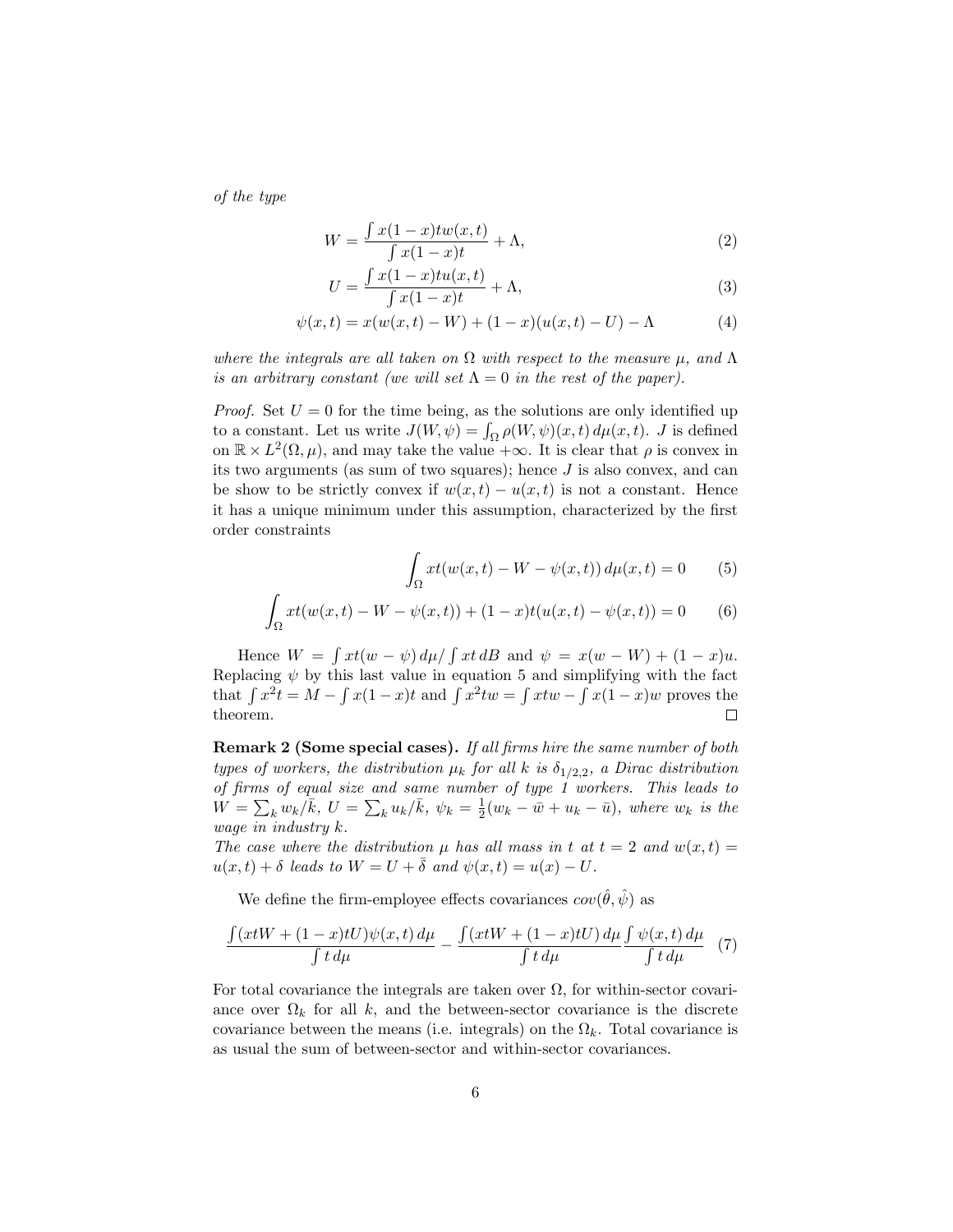### 5 An Economic Model

In this section we build a very simple model of production that can allow for positive or negative correlations.

#### 5.1 Setup and equilibrium

We consider an economy with a continuum of firms indexed by  $j$  in an arbitrary space. Each firm must fill two types of jobs (1 and 2) to be able to produce a unique good of price p. Firms differ by their production function, which exogenously fixes the size of the firm and the amount of a fixed production factor. Thus they will hire different quantities of workers in each type of jobs.

$$
F_j(K_j, N_{1j}, N_{2j}) = \min(aK_j N_{1j}, b_k(K_j) N_{2j}),
$$

where  $K_j$  is the exogenously fixed production factor specific to each firm (we could think of it as some sort of capital, or as some history-dependent production structure),  $b_k(K_i)$  is the (possibly sector dependent) productivity of jobs of type 2. The size of each firm is fixed to  $N_i$ .

The production in each job is separable from the production of all other jobs. The firm offers two types of contracts corresponding to the two techniques of production: incentive and fixed wages.

In the first type of contract workers are paid an incentive wage  $w_1$ . In the second type of contract workers are paid a fixed wage  $w_2$ . The first type of contract—incentive pay—is used to compensate workers in type 1 jobs; the second type of contract—fixed pay—is used to compensate workers in type 2 jobs.

In the economy, there are two types of workers as in the previous section, endowed with a cost of effort  $\kappa_1$  and  $\kappa_2 > \kappa_1$ . This type is known to the worker but not to the firm. Firms post a number of contracts for each type of job; workers apply to one job in one firm. We will look for the equilibria of the underlying game that have the following properties:

- type 1 workers apply to type 1 jobs;
- type 2 workers apply to type 2 jobs;
- firms maximize profits given workers' behavior.

The utility of a worker of type  $i$  in a firm  $j$  with wage  $w$  depends on the amount of extra effort  $e$  she exerts above the minimum amount of effort  $\bar{e}$ enforceable by the firm:

$$
U_i(w, e) = w - \bar{\kappa}\bar{e} - \frac{1}{2}\kappa_i e^2
$$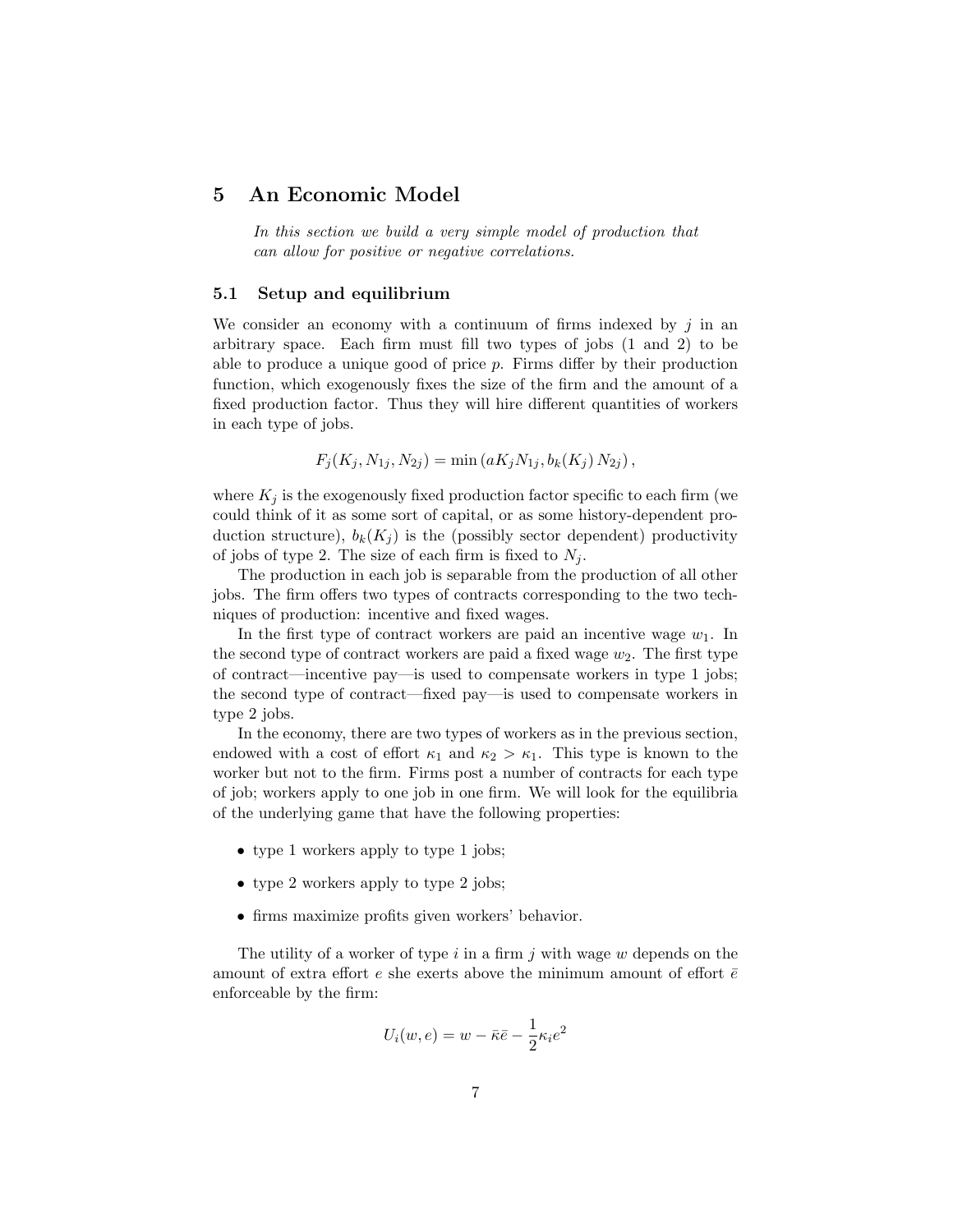where  $\bar{\kappa}$  is the utility cost of work for minimum effort.<sup>3</sup> Workers are risk neutral, and have an outside opportunity worth  $\overline{u}$  in utility units. Workers in a fixed wage job will only produce the amount corresponding to the minimum effort level  $\bar{e}$ , and thus will be willing to work for any wage greater than  $\overline{u} + \overline{\kappa} \overline{e}.$ 

Workers in an incentive pay job optimally choose their effort level according to the piece rate  $\alpha$ . Productivity in the job is a random variable  $\pi$  with mean  $\mu_j$  and second moment  $\sigma_j^2$ , observed after the contracts have been signed but before production occurs. The optimal effort is therefore  $e = \alpha \pi / \kappa_i$ , expected output is  $\mu_j \bar{e} + \alpha \sigma_j^2 / \kappa_i$  and expected utility of a type i worker in type 1 job is

$$
U_{i,1} = \alpha \mu \bar{e} + \frac{\alpha^2 \sigma_j^2}{2\kappa_i} - \bar{\kappa} \bar{e}
$$

Workers in a fixed pay job only work the minimum effort level  $\bar{e}$  and are paid  $\bar{u}+\bar{\kappa}\bar{e}$ . It is possible for  $\bar{e}$  to depend on both the sector and the capital of the firm.

**Assumption 1.** The minimum effort  $\bar{e}$  in type 1 jobs does not depend on the firm's capital  $K_i$  (but it may be industry dependent), while in type 2 jobs  $\bar{e}_k(K_i)$  is increasing in the firm's capital for type 2 jobs, inside each sector k.

Assumption 2. The profit that the firm extracts from a type 1 job is decreasing in the piece rate  $\alpha$ , for all values of  $\alpha$  such that the employee receives at least her reservation utility.

This ensures the fact that  $\alpha$  will be chosen so that the utility of type 1 workers in type 1 jobs is the reservation utility, and hence is constant in each industry. This is not a strong constraint since the profit is a concave parabola attaining its maximum at  $p/2 - \mu \bar{e}_k(K_j) \kappa_i / \sigma_j^2$ .

Theorem 3. Under assumptions 1 and 2, type 2 workers will choose the fixed wage job and will be indifferent between all firms; type 1 workers will choose incentive pay jobs and will also be indifferent between all firms. Firms maximize profit for each type job.

*Proof.* By assumption 2, the firm sets  $\alpha$  so that  $U_{1,1} = \overline{u}$ . But  $U_{2,1} < U_{1,1}$ for a given  $\alpha$ , since  $\kappa_1 < \kappa_2$ . Thus type 2 workers will not choose a type 1 job because they would receive a lower utility, while type 1 workers are indifferent between the two types of jobs (we could always set  $U_{1,1} = \overline{u} +$  $\varepsilon > \overline{u} > U_{2,1}$  so that type 1 workers strictly prefer type 1 jobs). Notice that, since  $U_{1,1}$  is increasing in  $\alpha$ , this is the minimal value accepted by the workers. Firms' profit on type 2 jobs is decreasing in the wage  $w_2$ , so

<sup>&</sup>lt;sup>3</sup>We follow Paarsch and Shearer (2000) for the description of the utility function.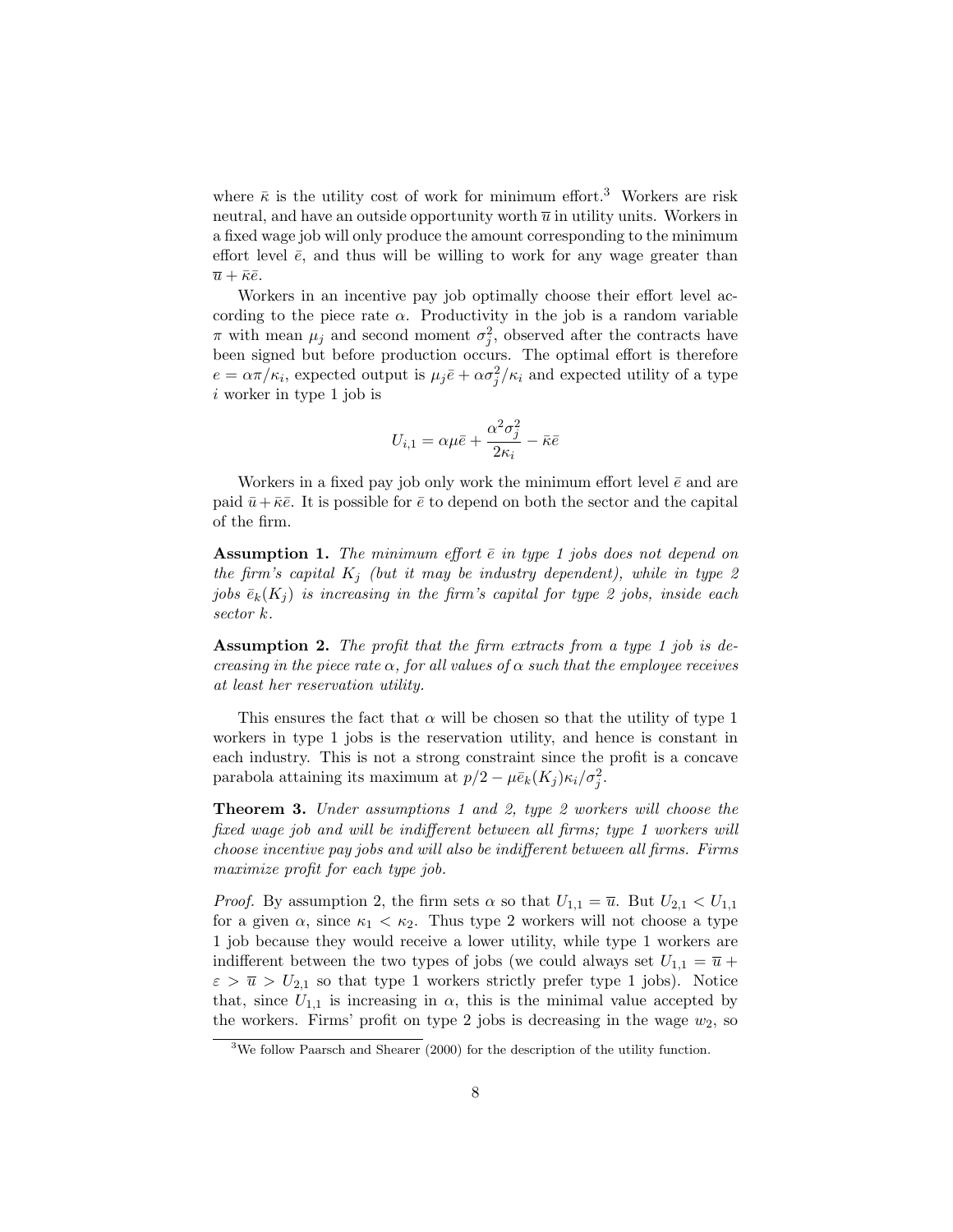profit is maximized for the minimal value of  $w_2$  accepted by the workers, i.e.  $\overline{u} + \overline{\kappa} \overline{e}_k(K_i)$ .  $\Box$ 

Assumption 3. The elasticity of productivity in the second type of job is less than 1, i.e.  $b'_k(K)K/b_k(K) < 1$ , for all K.

**Theorem 4.** Under assumptions 1, 2 and 3, under the constraint that  $K_i$ and  $N_j$  are exogenously fixed, the firm's choice of  $N_{1j}$  is decreasing in  $K_j$ while firm's choice of  $N_{2j}$  is increasing in  $K_j$ .

Proof. Due to the Leontieff specification of the output function, maximizing output per worker leads to  $N_{1j} = \frac{b_k(K_j)N_j}{aK_s + b_k(K_j)}$  $\frac{b_k(K_j)N_j}{aK_j+b_k(K_j)}$  and  $N_{2j} = \frac{aK_jN_j}{aK_j+b_k(K_j)}$  $\frac{a_{\mathbf{A}_j}N_j}{a_{\mathbf{A}_j}+b_{\mathbf{k}}(K_j)}$ . Dif- $\left(1-\frac{b_k'(K_j)K_j}{b_k(K_j)}\right)$ ferentiating with respect to  $K_j$  gives  $\frac{\partial N_{2j}}{\partial K_j} = \frac{N_j ab_k(K_j)}{(aK_j+b_k(K_j))}$  $\left(\frac{b_{s}(K_{j})K_{j}}{b_{k}(K_{j})}\right)$  $\overline{(aK_j+b_k(K_j))^2}$ , which is negative by assumption 3. The derivative of  $N_{1j}$  with respect to  $K_j$  is the opposite of the derivative of  $N_{2j}$  above, which concludes our proof.  $\Box$ 

Notice that  $\frac{N_{1j}}{N_j}$  in each industry is independent of  $N_j$ , and is decreasing in  $K_j$ . Therefore we can invert this relationship and write  $K_j$  as a function of  $x \equiv \frac{N_{1j}}{N}$  $\frac{N_{1j}}{N_j}$  (as in section 2), and use  $t \equiv N_j$ 

### Main results

- Wage for type 1 workers is constant in each sector, potentially different across sectors.
- Wage for type 2 workers is decreasing in the share of good workers, by assumption 3.
- Firms can be indexed by the pair consisting of the share of type 1 workers and the size of the firm; if we assume these to be drawn from a bivariate distribution, we may use the results of section 2.

### 5.2 Covariances induced by a simpler model

We interpret the previous results in the terms used in section 2, with a simplifying assumption on the distribution of  $(x, t)$ .

We assume in this subsection that given  $x$  there is only one size of firm in each industry. Thus we can use  $x$  as the index of firms in this economy, and write  $t = \tau_k(x)$ . If  $\tau$  is increasing, then inside each industry  $N_{1x}$  (type 1 workers in firm x) increases with x, whereas  $N_{2x}$  decreases.

**Lemma 5.** Inside each industry, the total person effect for each firm  $(xtW +$  $(1-x)tU$  in the notations of section 2) will be increasing in x.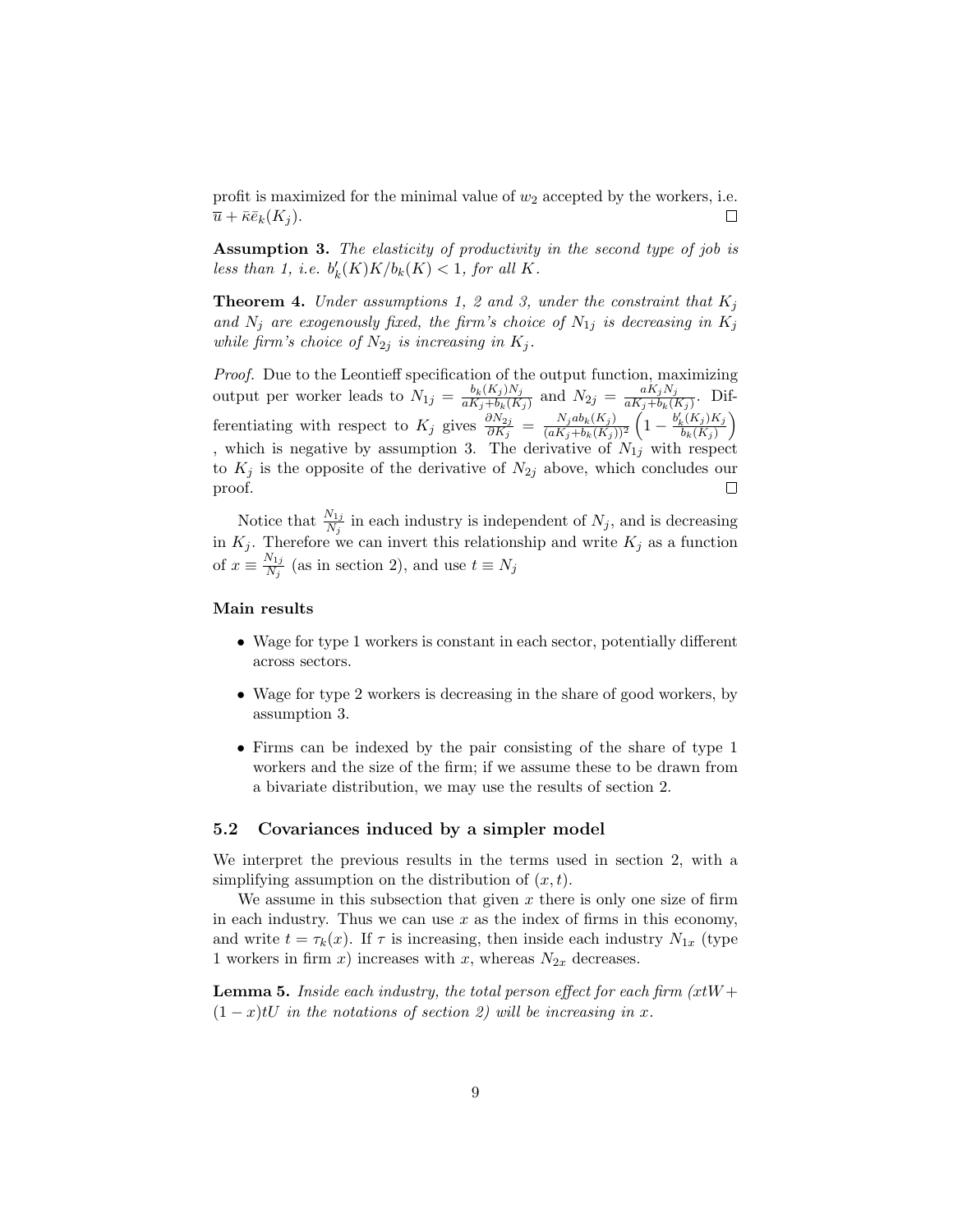The shape of the firm effect is ambiguous. Under the assumptions 1 through 3, the firm effect will be decreasing inside each sector if (1 −  $x\tau(x)(u(x) - U)$  is decreasing (in the notations of the first section). This holds if  $(1-x)\tau(x)$  is not too decreasing.

**Lemma 6.** Inside each sector, the firm effect can be decreasing in  $x$ .

These lemmas show that the covariance between firm and person effects inside each sector can be negative (the firm effect is decreasing in  $x$  while the person effect is increasing in  $x$ ). Thus within-industry correlations can be negative in this model, provided some assumptions on capital, minimum effort and size of the firm hold.

The between-industry correlation is governed by the mean in each sector of the person and the firm effect. If sectors are ranked by mean size of firms, then it is possible for the mean person effect to increase with the mean size of the firm, while the mean firm effect is increasing, for example if  $b_k(\bar{K}_k)$ is increasing with k.

# 6 Estimating the Model

This section presents a parameterization of the wages and the distribution of firms in the economy.

We draw on the implied structure of wages from section 3 and on the firm and worker effects from section 2.

#### 6.1 Parametric setup

In the notations of section 1, we assume the following specification:

- **Wage type 1**  $w(x, t, k) = w_k$ , the wage is constant in each industry  $(K)$
- **Wage type 2**  $u(x, t, k) = u_{0k} + u_{1k}x + u_{2k} \log t + u_{3k}x \log t$  (4K) We expect  $u_1 < 0$  from the incentive argument and  $u_2 > 0$  from the results on firm-size wage differentials.
- Distribution of firm sizes is assumed to be log-normal in each sector,  $f(t|k) = \log\text{-normal}(\mu_k, \sigma_k^2)$  $(2K)$
- Distribution of share of type 1 workers conditional on firm size is a Beta distribution with parameters depending on the size of the firm, sector varying;  $f(x|t, k) = \text{Beta}(p_k(t), q_k(t))$  with  $p_k(t) = p_{0k} + p_{1k}t$ ,  $q_k(t) = q_{0k} + q_{1k}t$  (4K)
- Sector sizes in number of firms,  $J_k$  for all k The size of each sector in terms of workers is given by  $J_k \iint tf(t)f(x|t) dxdt$ .  $(K)$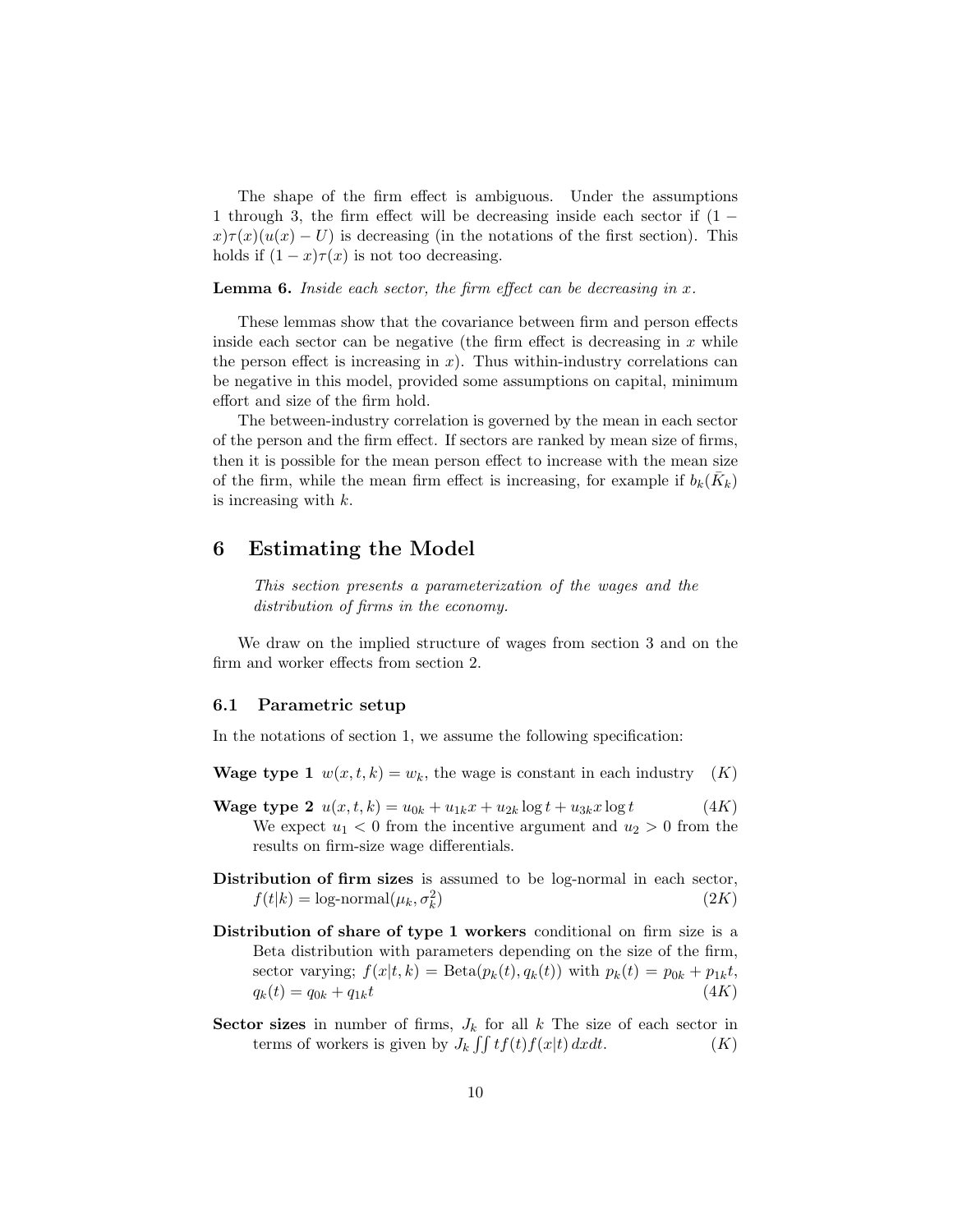The total number of unknown parameters is therefore  $12K$ . Identifiable parameters:  $12K - 1$ , since only  $J_k / \sum_{k'} J_{k'}$  is identified.

The measure  $\mu$  used in section 2 would therefore be  $\mu_k(x, t) = J_k f(t|k) f(x|t, k)$ . Formulas for the log-normal and the beta densities are given in appendix A.1.

We will use the following moments to fit the parameters:

Intra-industry variances and covariances of firm and person effects  $(3K)$ 

Intra-industry variances and covariances by size of firm  $(3KT)$ 

if we partition firms in  $T$  categories according to size.

Total moments available:  $3(T+1)K$ . Therefore we must have  $T \geq 3$  to be able to identify the parameters.

### 6.2 Correlation formulas

Given this parametric structure, we can construct the function  $\Psi : \mathbb{R}^{12K} \to$  $\mathbb{R}^{3(T+1)K}$  that, given the parameters  $(w_k, u_{jk}, J_k, \mu_k, \sigma_k, p_j, q_j) \in \mathbb{R}^{12K}$ , calculates the covariances and variances of the underlying model. By asymptotic least squares we will therefore be able to find the parameters that best fit the observed moments.

We will show first that all the double integrals appearing in section 2 can be simplified to simple integrals, and that all covariances can be written as simple functions of a finite number of simple integrals.

**Definition 7.** We write  $\mathbb{S}(g(X,T)|k)$  the integral  $\iint_{\Omega_k} g(x,t)f(t)f(x|t) dxdt$ for arbitrary integrable g.

**Theorem 8.** Any integral of the type  $\mathcal{S}(X^i g(T)|k)$  can be calculated as a simple integral; we have

$$
\mathbb{S}(X^{i}g(T)|k) \equiv \iint_{\Omega_{k}} x^{i}g(t)f(t)f(x|t) dx dt = \int_{\mathbb{R}^{+}} g(t) \frac{B(p(t) + i, q(t))}{B(p(t), q(t))} f(t|k) dt.
$$
\n(8)

Proof.

$$
\iint_{\Omega_k} x^i g(t) f(t) f(x|t) dx dt = \int_{\mathbb{R}} g(t) f(t|k) \int_0^1 \frac{x^{p_k(t)+i-1} (1-x)^{q_k(t)-1}}{B(p_k(t), q_k(t))} dx dt
$$

$$
= \int_{\mathbb{R}^+} g(t) f(t|k) \frac{B(p_k(t)+i, q_k(t))}{B(p_k(t), q_k(t))} dt
$$

$$
= \int_{\mathbb{R}^+} g(t) \frac{B(p_k(t)+i, q_k(t))}{B(p_k(t), q_k(t))} f(t|k) dt
$$

 $\Box$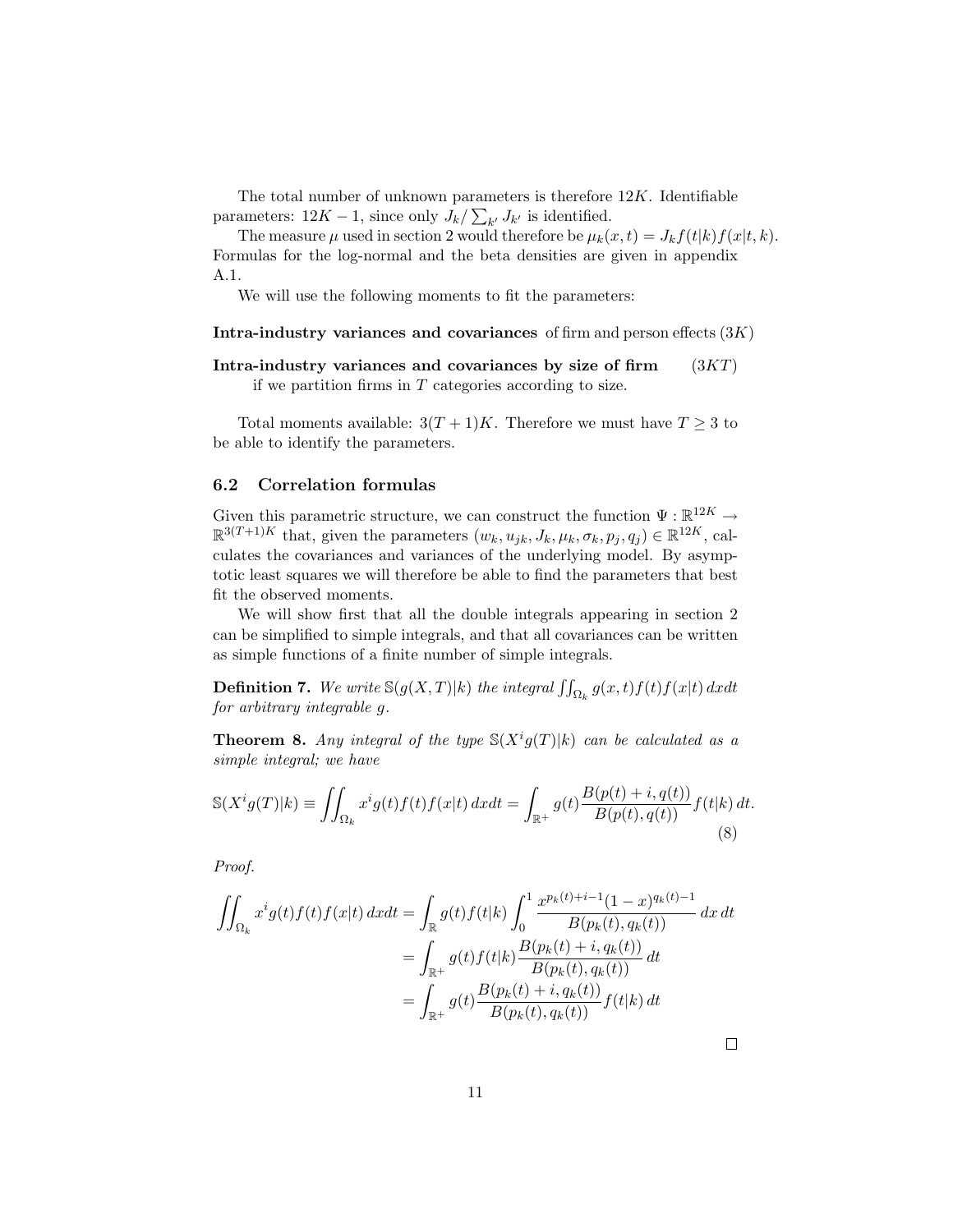Since  $B(p+1,q) = \frac{p}{p+q}B(p,q)$  and  $B(p,q) = B(q,p)$  the ratios of the beta functions has an explicit expression  $\frac{B(p+i,q)}{B(p,q)} = \frac{p(p+1)\cdots(p+i-1)}{(p+q)\cdots(p+q+i-1)}$ .

Setting  $y = \log t$  the integral is fairly easy to calculate numerically, since  $e^y f(e^y)$  is gaussian,  $p(e^y) = p_0 + p_1 e^y$  and  $q(e^y) = q_0 + q_1 e^y$ .

$$
\mathbb{S}(X^{i}T^{j}(\log T)^{h}|k) = \int_{\mathbb{R}} e^{jy} (\log T)^{h} R(y,i) \phi\left(\frac{y-\mu_{k}}{\sigma_{k}}\right) dy \tag{9}
$$

with  $R(y, i)$  a rational fraction in  $e^y$ ,  $R(y, i) \equiv \frac{p(p+1)\cdots(p+i-1)}{(p+q)\cdots(p+q+i-1)}$ .

#### 6.2.1 The person effects

We show that  $\iint x(1-x)t(\cdot)f(x,t) dxdt$ , with (·) equal to  $w(x, t)$ ,  $u(x, t)$ and 1, are written as sums of  $\mathcal{S}(X^i T^j | k)$  terms.

We have

$$
\iint x(1-x)tw(x,t)f(x,t) dxdt = \sum_{k} J_k \iint x(1-x)tw(x,t,k)f(x|t)f(t) dxdt
$$

$$
= \sum w_k J_k \left[ \int_{\mathbb{R}^+} tf(t,k) \int_{\mathbb{R}^+}^1 x(1-x)f(x|t) dx dt \right]
$$
(10)

$$
= \sum_{k} w_{k} J_{k} \mathbb{S} \left[ X(1-X)T|k \right]
$$
\n
$$
= \sum_{k} w_{k} J_{k} \mathbb{S} \left[ X(1-X)T|k \right]
$$
\n
$$
(11)
$$

$$
= \sum_{k}^{k} w_{k} J_{k} \left[ \mathbb{S}(XT|k) - \mathbb{S}(X^{2}T|k) \right]
$$
\n(12)

and

$$
\iint x(1-x)tf(x,t) dxdt = \sum_{k} J_k \mathbb{S}[X(1-X)T|k]
$$
\n(13)

$$
= \sum_{k} J_k \left[ \mathbb{S}(XT|k) - \mathbb{S}(X^2T|k) \right] \tag{14}
$$

Thus  $W$  is the between-sector mean of the wages of type 1 workers, weighed across sectors by  $J_k \left[ \mathbb{S}(XT|k) - \mathbb{S}(X^2T|k) \right]$ .

For the workers of type 2 we have

$$
\iint x(1-x)tu(x,t)f(x,t) dxdt
$$
  
=  $\sum_{k} J_{k} \iint x(1-x)t(u_{0k} + u_{1k}x + u_{2k} \log t + u_{3k}x \log t)f(x|t)f(t) dxdt$   
=  $\sum_{k} J_{k} \begin{bmatrix} u_{0}S(XT) + u_{2}S(XT \log T) - u_{1}S(X^{3}T) - u_{3}S(X^{3}T \log T) \\ + (u_{1} - u_{0})S(X^{2}T) + (u_{3} - u_{2})S(X^{2}T \log T) \end{bmatrix}$ 

where we have dropped the  $_k$  indices for simplicity.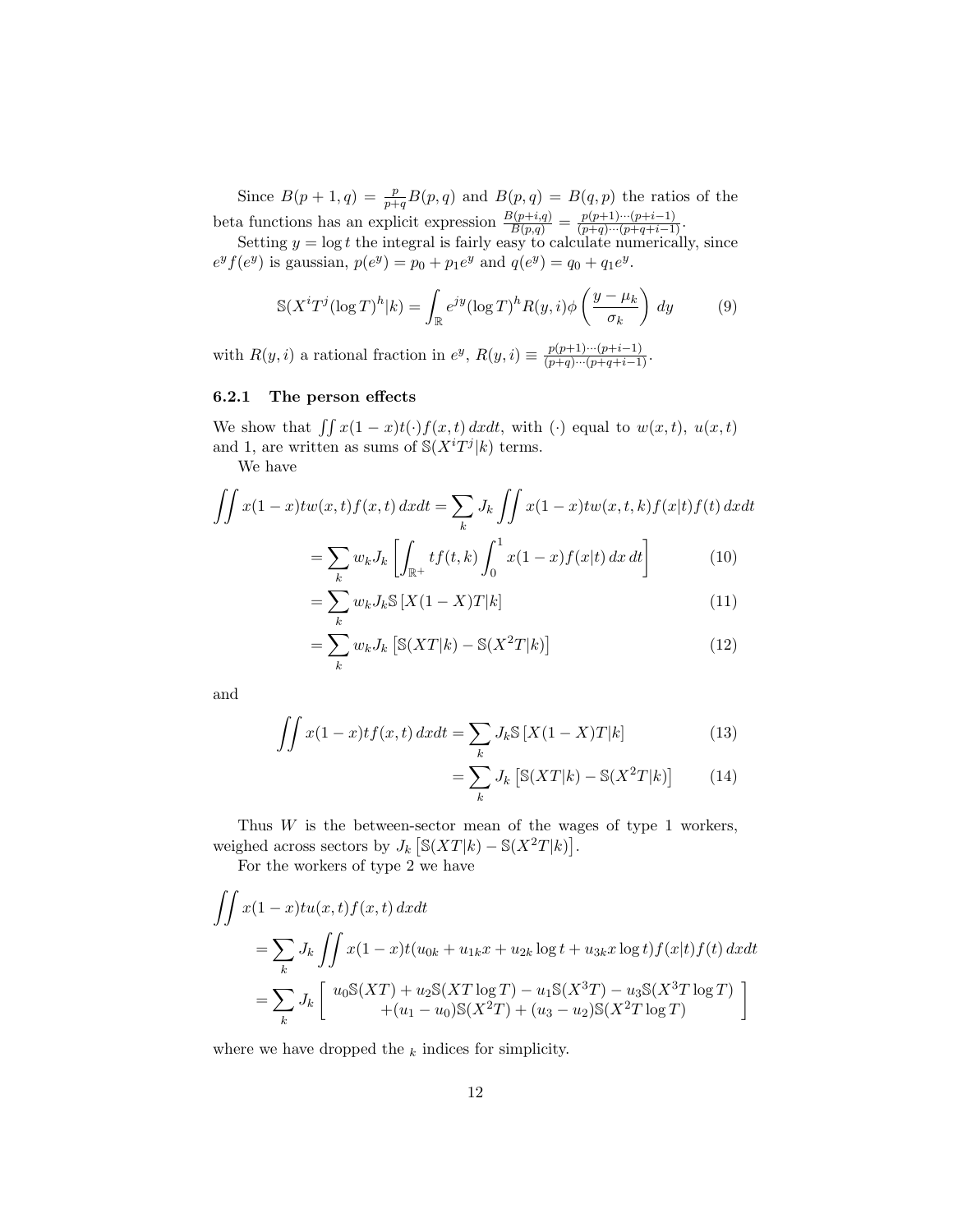### 6.2.2 Firm effects

Firm effects are given by the formula

$$
\psi(x,t,k) = x(w(x,t,k) - W) + (1 - x)(u(x,t,k) - U)
$$
(15)  
=  $x(w_k - W) + (1 - x)(u_{0k} - U + u_{1k}x + u_{2k}\log t + u_{3k}x \log t)$   
=  $u_{0k} - U + (w_k + U - W + u_{1k} - u_{0k})x - u_{1k}x^2$   
+  $u_{2k}\log t + (u_{3k} - u_{2k})x \log t - u_{3k}x^2 \log t$  (16)

# 6.2.3 Variances and covariances

The total worker effect in a firm  $(x, t)$  is equal to

$$
\theta(x,t) = t\theta_m(x,t) = xtW + (1-x)tU
$$
\n(17)

Since  $\iint xtf(x, t) dxdt = M$  and  $\iint (1 - x)tf(x, t) dxdt = N$ , we have

$$
\bar{\theta} = \frac{\mathbb{S}(\theta)}{\mathbb{S}(T)} = \frac{1}{M+N} \iint \theta(x,t) f(x,t) dx dt
$$

$$
= \frac{1}{M+N} (MW + NU)
$$
(18)

$$
var \theta = \frac{1}{M+N} \iint (xtW^2 + (1-x)tU^2) f(x,t) dxdt - (\bar{\theta})^2
$$
  
= 
$$
\frac{MN}{(M+N)^2} (W-U)^2
$$
 (19)

$$
var(\theta|k) = \frac{S(XT|k)}{S(T|k)} \left(1 - \frac{S(XT|k)}{S(T|k)}\right) (W - U)^2
$$
 (20)

The mean firm effect, as weighed by the size of each firm, is

$$
\begin{split} \bar{\psi} &= \frac{\mathbb{S}(T\psi)}{\mathbb{S}(T)} \\ &= \left(\sum_{k} J_k \mathbb{S}(T|k) \right)^{-1} . \\ & \sum_{k} J_k \mathbb{S}\left( \begin{array}{c} (u_{0k} - U)T + (w_k + U - W + u_{1k} - u_{0k})XT \\ -u_{1k}X^2T + u_{2k}T\log T + (u_{3k} - u_{2k})XT\log T - u_{3k}X^2T\log T \end{array} \right| k \right) \end{split}
$$

.

The variance is equal to

$$
var \,\psi = \left(\sum_{k} J_k \mathbb{S}(T|k)\right)^{-1} \sum_{k} J_k \mathbb{S}(T\psi^2|k) - (\bar{\psi})^2 \tag{21}
$$

and its full formula is given in the appendix A.3.

The covariances are defined as

$$
cov(\theta, \psi|k) = \frac{1}{\mathbb{S}(T|k)} \int_{\Omega_k} (\theta(x, t) - \mathbb{S}(\theta|k))(\psi(x, t) - \mathbb{S}(\psi|k))f(x|t)f(t) dx dt
$$

but again the formula for the cross product is in the appendix.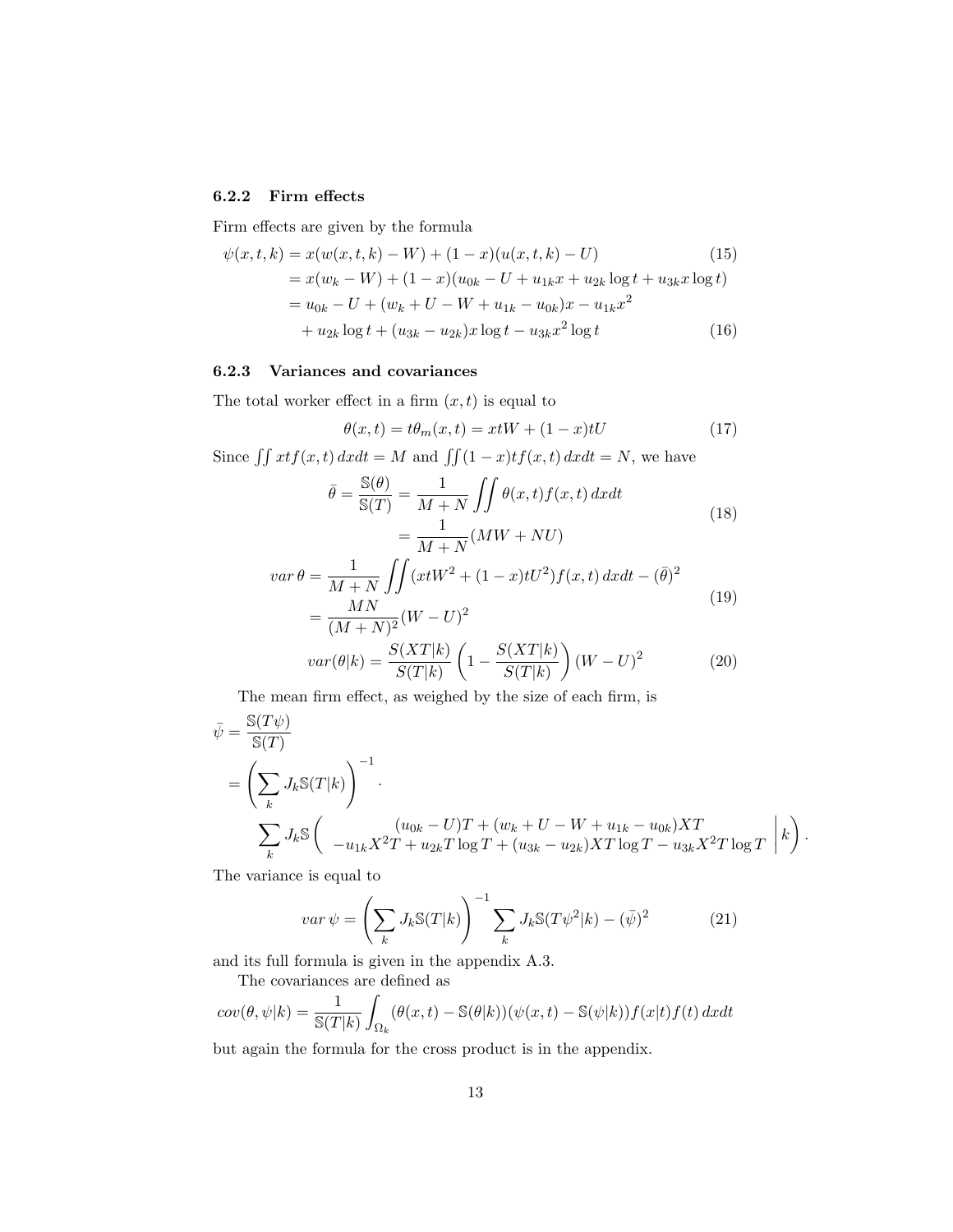# 7 Estimation

### 7.1 The Data

We use data from the Déclarations annuelles des donnés sociales (DADS), a 1/25th sample of the French work force with information from 1976-1996, and data from the Longitudinal Employer-Household Dynamics Program (LEHD), universe data for four large American states with information from 1990-2000.

The person and firm effects in equation (1) were estimated using the procedure described in ACK 2002, an exact least squares solution that calculates all identifiable person and firm effects by fixed-effect methods. Data from both sources were then aggregated using the same procedure. Observations were categorized into 2-digit industry groups (2-digit 1987 SIC for the US, NAP-100 for France). The first four moments of the pair  $(\theta_i, \psi_{J(i,t)})$ were calculated within and between these industry groups. The structural model was fit to the first two moments. The third and fourth moments are used for standard error calculations.

### 7.2 The Procedure

We are thus left with the problem of estimating  $12K - 1$  parameters by fitting a function that needs the evaluation of 19 numerical integrals, not infeasible but computationally intensive. The following simplifications are made:

- the parameters of the distribution of firms' sizes are estimated on the observed distribution of sizes on a given year (1989 ?), as well as the number of firms in each sector (that is to say,  $\mu$ ,  $\sigma^2$  and  $J_k$  are fitted);
- as a first step the integrals are evaluated by Gauss-Legendre quadrature; once convergence has been attained, the process is started again with Simpson-type integration;

We implement the minimization by standard non-linear least square routines.

#### 7.3 The Results

In each industry there is a distribution of wages and of firm structures  $(u$ and  $x$ ). To sum up this information we calculate the mean of these two variables in each size category, for all industries. This is done as follows:

$$
\bar{x} = \frac{\iint txf(x,t) dxdt}{\iint tf(x,t) dxdt}
$$

$$
\bar{u} = \frac{\iint tu(x,t)f(x,t) dxdt}{\iint tf(x,t) dxdt}
$$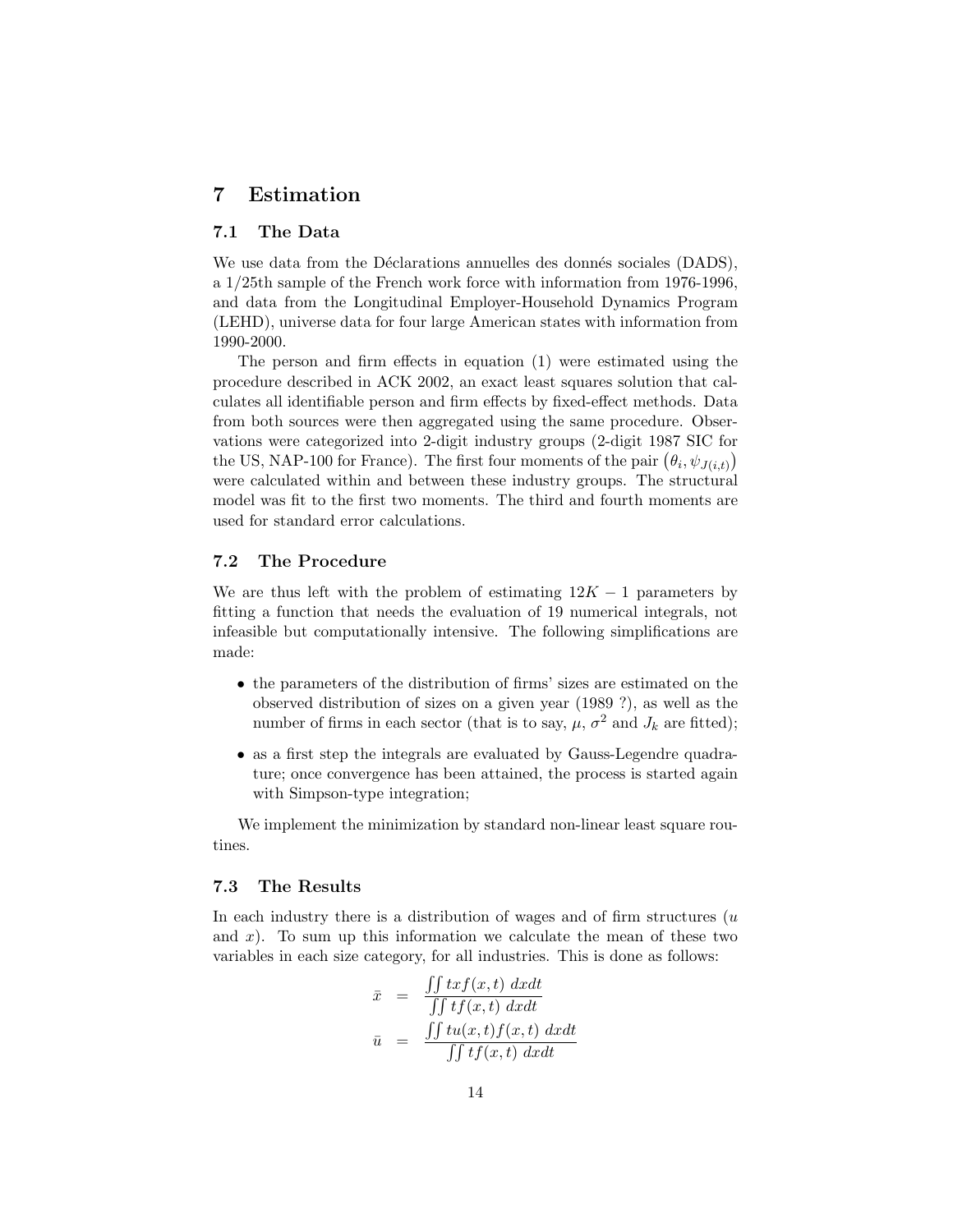Thus  $\bar{x}$  is the average number of type 1 workers, and  $\bar{u}$  is the potential mean wage of type 2 workers. Other measures are possible, for instance  $\frac{\int \int f(1-x)u(x,t)f(x,t) dxdt}{\int \int f(1-x)f(x,t) dxdt}$ , the actual mean wage of type 2 workers.

#### 7.3.1 Analyzing the Results

Regression analysis, explaining  $\bar{u}$  as a function of size,  $\bar{x}$ , industry dummies. Different results for France and the States. Importance of weighting each

industry by the number of persons.

Table 2: distribution of parameters in France

Table 3: distribution of parameters in the US

Figure 2: Fit of model for France with large industries only

Figure 3: Fit of model for France with all industries

Figure 4: Fit of model for US with large industries only

Figure 5: Fit of model for US with all industries

# References

- Abowd, John M.; Creecy, Robert H.; and Kramarz, Francis. "Computing Person and Firm Effects Using Linked Longitudinal Employer-Employee Data." (2002). Mimeo.
- Abowd, John M.; Finer, Hampton; and Kramarz, Francis. "Individual and Firm Heterogeneity in Compensation: An Analysis of Matched Longitudinal Employer and Employee Data for the State of Washington." In The Creation and Analysis of Employer-Employee Matched Data, edited by J. Haltiwanger, J. Lane, J. Spletzer, and K. Troske, North-Holland, 1999a. 3–24. (a)
- Abowd, John M., and Kramarz, Francis. "The Analysis of Labor Markets Using Matched Employer-Employee Data." In Handbook of Labor Economics, edited by Orley Ashenfelter and Richard Layard, Amsterdam: North Holland, 1999a, vol. 3B. 2629–710. (a)

-. "Econometric Analyses of Linked Employer-Employee Data." Labour Economics 6 (1999): 53–74. (b)

Abowd, John M.; Kramarz, Francis; and Margolis, David N. "High Wage Workers and High Wage Firms." Econometrica 67 (March 1999): 251– 334. (b)

<sup>———. &</sup>quot;Inter-Industry and Firm-size Wage Differentials: New Evidence from Linked Employer–Employee Data." (July 2000). Mimeo.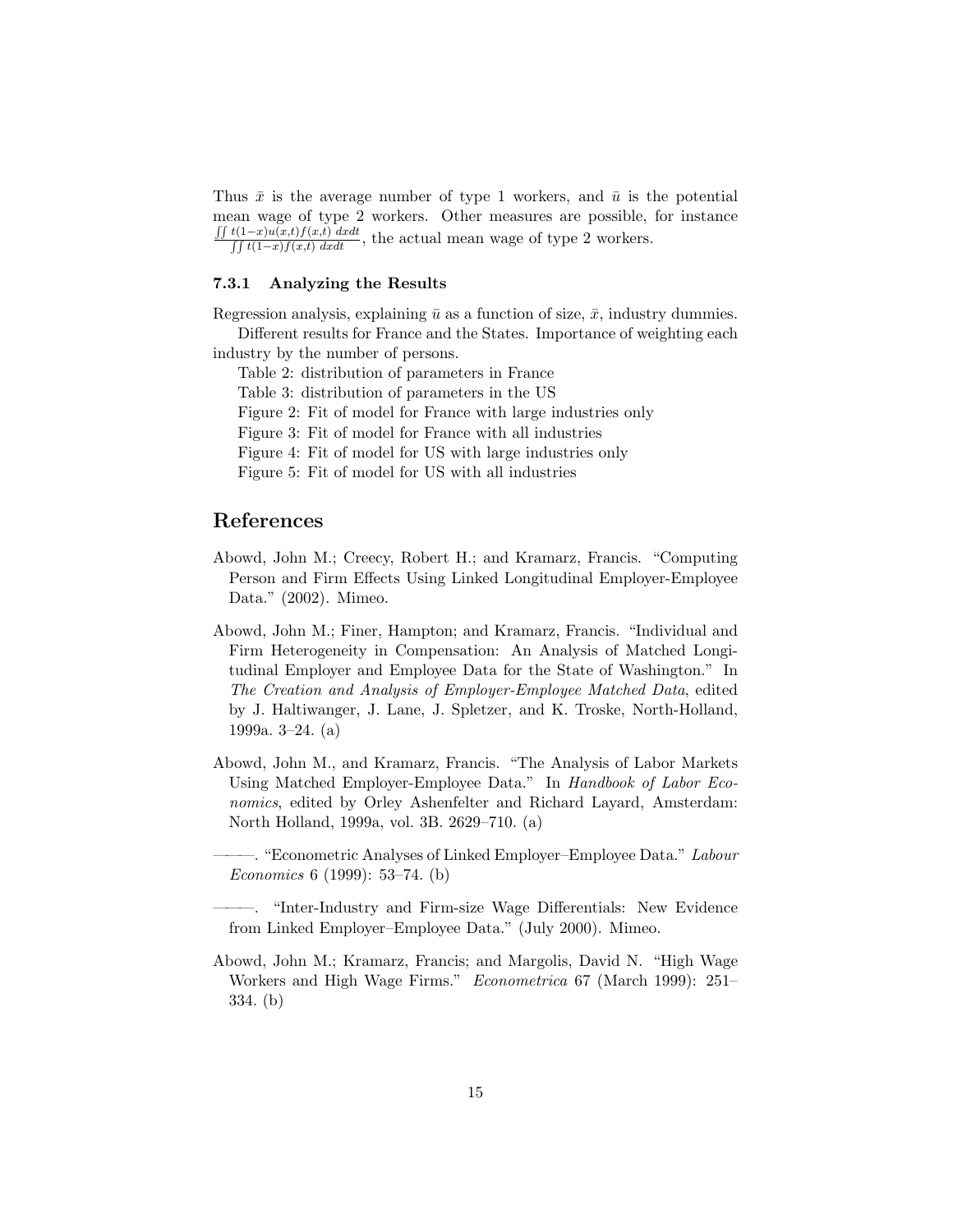- Abowd, John M.; Kramarz, Francis; Margolis, David N.; and Troske, Kenneth R. "The Relative Importance of Employer and Employee Effects on Compensation: A Comparison of France and the United States." Journal of the Japanese and International Economies forthcoming.
- Gibbons, Robert, and Katz, Lawrence. "Does Unmeasured Ability Explain Inter-Industry Wage Differentials?" Review of Economic Studies 59 (October 1992): 515–535.
- Heckman, James J., and Honoré, Bo E. "The Empirical Content of the Roy Model." Econometrica 58 (September 1990): 1121–1149.
- Heckman, James J., and Sedlacek, Guilherme L. "Heterogeneity, Aggregation, and Market Wage Functions: An Empirical Model of Self-Selection in the Labor Market." Journal of Political Economy 93 (December 1985): 1077–125.
- -. "Self-Selection and the Distribution of Hourly Wages." *Journal of* Labor Economics 8 (January 1990): S329–S363Part 2: Essays in Honor of Albert Rees.
- Krueger, Alan, and Summers, Lawrence H. "Reflections on the Inter-Industry Wage Structure." In Unemployment and the Structure of Labor Markets, edited by K. Lang and J. S. Leonard, Oxford: Basil Blackwell, 1987.

-. "Efficiency Wages and the Inter-Industry Wage Structure." Econometrica 56 (March 1988): 259–293.

- Paarsch, Harry J., and Shearer, Bruce. "Piece Rates, Fixed Wages and Incentive Effects: Statistical Evidence from Payroll Records." International Economic Review 41.
- Roy, Andrew D. "Some Thoughts on the Distribution of Earnings." Oxford Economic Papers 3 (June 1951): 135–46.

# A Appendix

### A.1 Distributions

Distributions: log-normal  $(\mu, \sigma^2)$ 

$$
f(t) = \frac{1}{\sqrt{2\pi\sigma^2}} \frac{1}{t} \exp\left(-\frac{1}{2\sigma^2} (\log t - \mu)^2\right)
$$
 (22)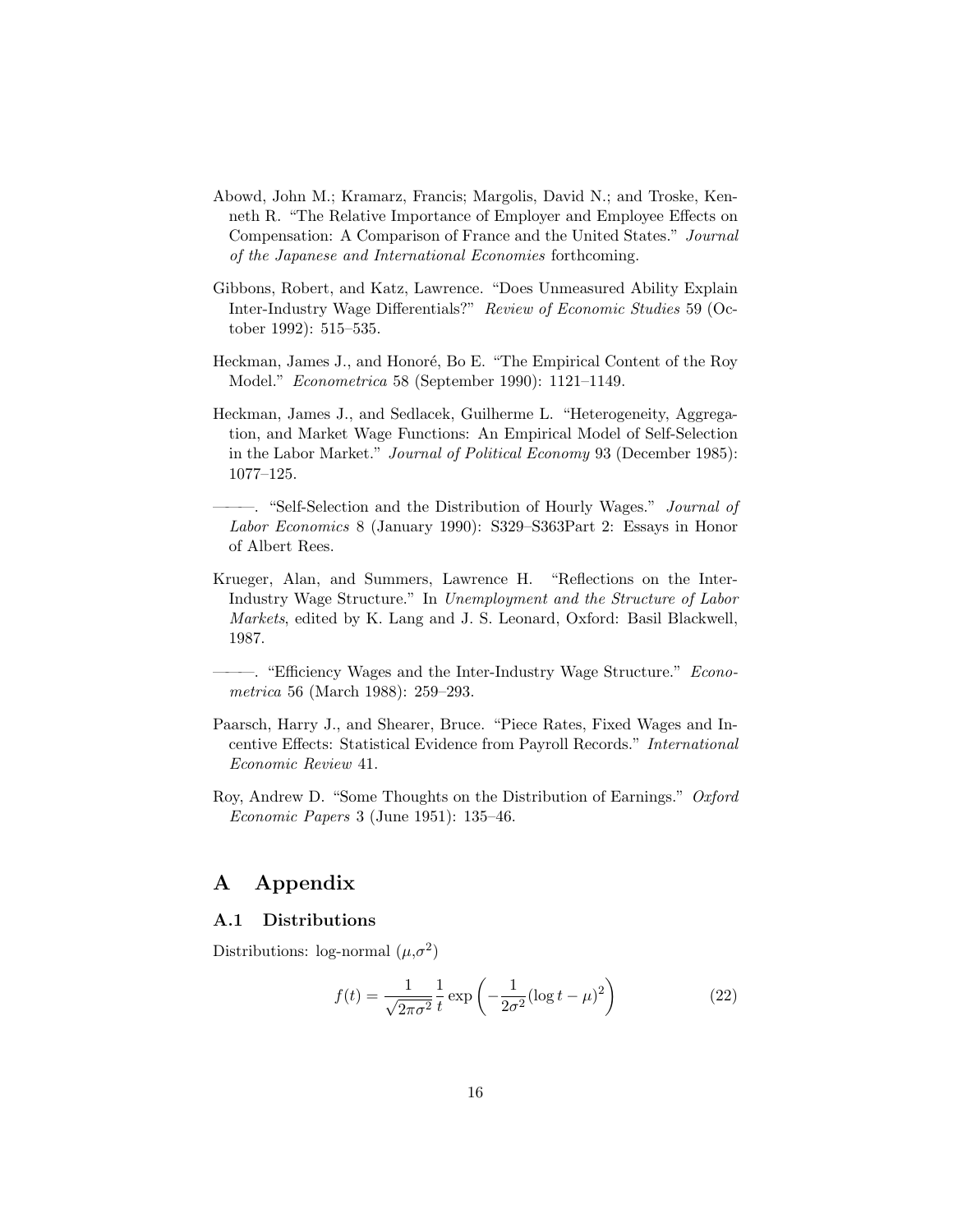Beta  $(p,q)$ 

$$
f(x|t) = \frac{x^{p-1}(1-x)^{q-1}}{B(p,q)} = \frac{\Gamma(p+q)}{\Gamma(p)\Gamma(q)} x^{p-1} (1-x)^{q-1}
$$
 (23)

where  $B(p, q)$  is the beta function and  $f(x, t, k) = J_k f(x|t, k) f(t, k); J_k$  is the size (in firms) of sector  $k$ .

### A.2 Exact formulas

We have the following equalities:

$$
\mathbb{S}(1|k) = 1
$$
  
\n
$$
\mathbb{S}(T^n|k) = \exp(n\mu_k + n^2 \frac{\sigma_k^2}{2})
$$
  
\n
$$
\mathbb{S}(T \log T|k) = (\mu_k + \sigma_k^2) \exp(\mu + \frac{\sigma_k^2}{2})
$$
  
\n
$$
\mathbb{S}(T(\log T)^2|k) = (\mu_k^2 + \sigma_k^2 + 2\mu_k \sigma_k^2 + \sigma_k^4) \exp(\mu + \frac{\sigma_k^2}{2})
$$

# A.3 Variance and covariance of the firm and worker effects

$$
S(T\psi^2|k) = S(T (U - u_0)^2
$$
  
\n
$$
- 2TX (U - u_0)(U - W - u_0 + u_1 + w_0)
$$
  
\n
$$
+ TX^2 (u_0^2 + u_1^2 + (U - W + w_0)^2 + 2u_1(2U - W + w_0) - 2u_0(U - W + 2u_1 + w_0))
$$
  
\n
$$
- 2TX^3 u_1(U - W - u_0 + u_1 + w_0)
$$
  
\n
$$
+ TX^4 u_1^2
$$
  
\n
$$
+ 2T \log T (-U + u_0)u_2
$$
  
\n
$$
+ 2TX \log T ((-U + u_0)u_3 + u_2(2U - W - 2u_0 + u_1 + w_0))
$$
  
\n
$$
+ 2TX^2 \log T (u_2(-U + W + u_0 - 2u_1 - w_0) + u_3(2U - W - 2u_0 + u_1 + w_0))
$$
  
\n
$$
+ 2TX^3 \log T (u_1(u_2 - 2u_3) + u_3(-U + W + u_0 - w_0))
$$
  
\n
$$
+ 2TX^4 \log T u_1 u_3
$$
  
\n
$$
+ T (\log T)^2 u_2^2 + 2TX (\log T)^2 u_2(-u_2 + u_3)
$$
  
\n
$$
+ TX^2 (\log T)^2 (u_2^2 - 4u_2u_3 + u_3^2)
$$
  
\n
$$
+ 2TX^3 (\log T)^2 (u_2 - u_3)u_3
$$
  
\n
$$
+ TX^4 (\log T)^2 u_3^2 |k)
$$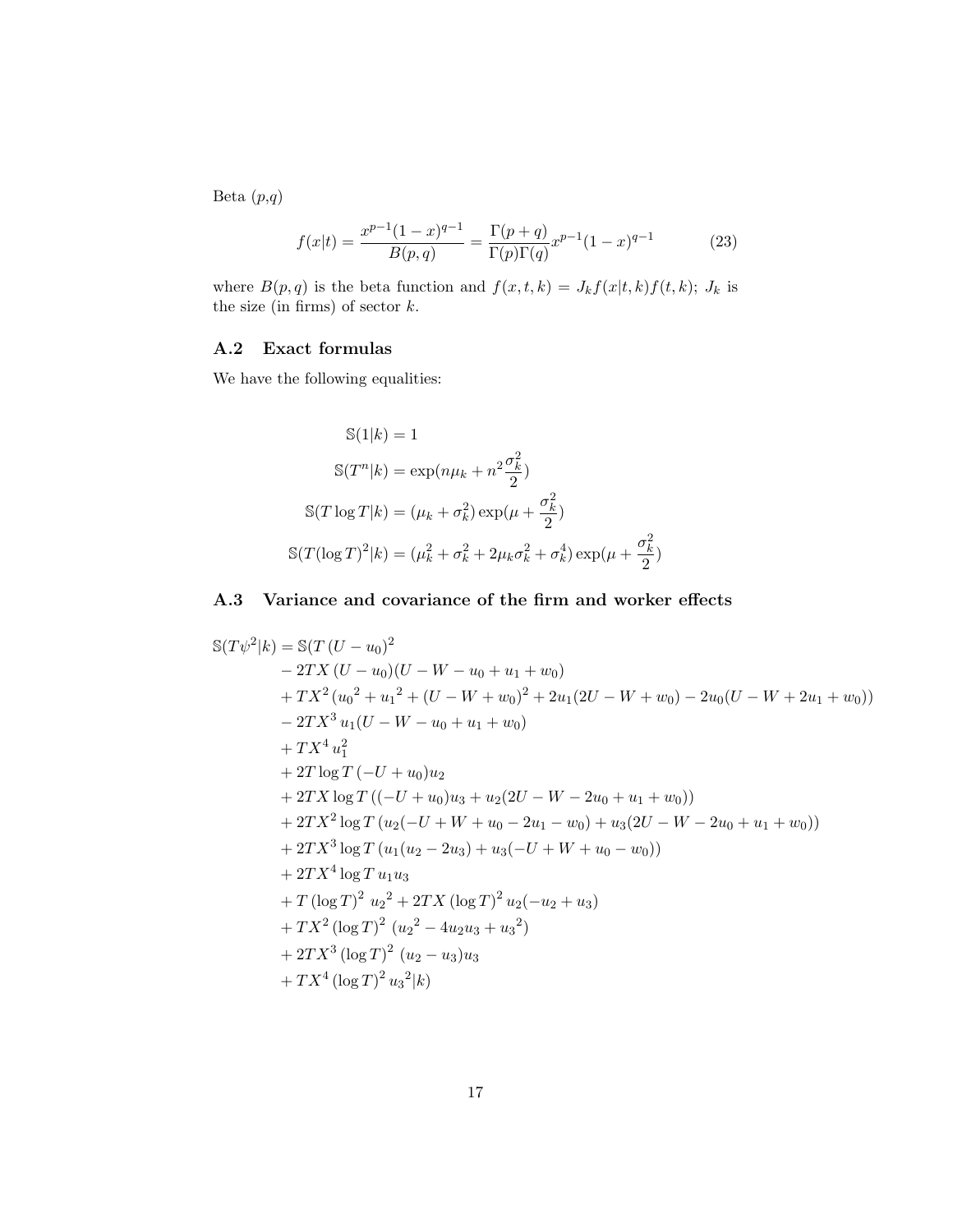$$
\mathbb{S}(\theta\psi|k) = \mathbb{S}(TU(-U+u_0)
$$
  
+TX ((-2U+W)u<sub>0</sub> + U(2U - 2W + u<sub>1</sub> + w<sub>0</sub>))  
+ TX<sup>2</sup> ((U - W)u<sub>0</sub> + (-2U + W)u<sub>1</sub> - (U - W)(U - W + w<sub>0</sub>))  
+ TX<sup>3</sup>(U - W)u<sub>1</sub>  
+ T \log TUu<sub>2</sub>  
+ TX \log T ((-2U + W)u<sub>2</sub> + Uu<sub>3</sub>)  
+ TX<sup>2</sup> \log T ((U - W)u<sub>2</sub> + (-2U + W)u<sub>3</sub>)  
+ TX<sup>3</sup> \log T (U - W)u<sub>3</sub>|k)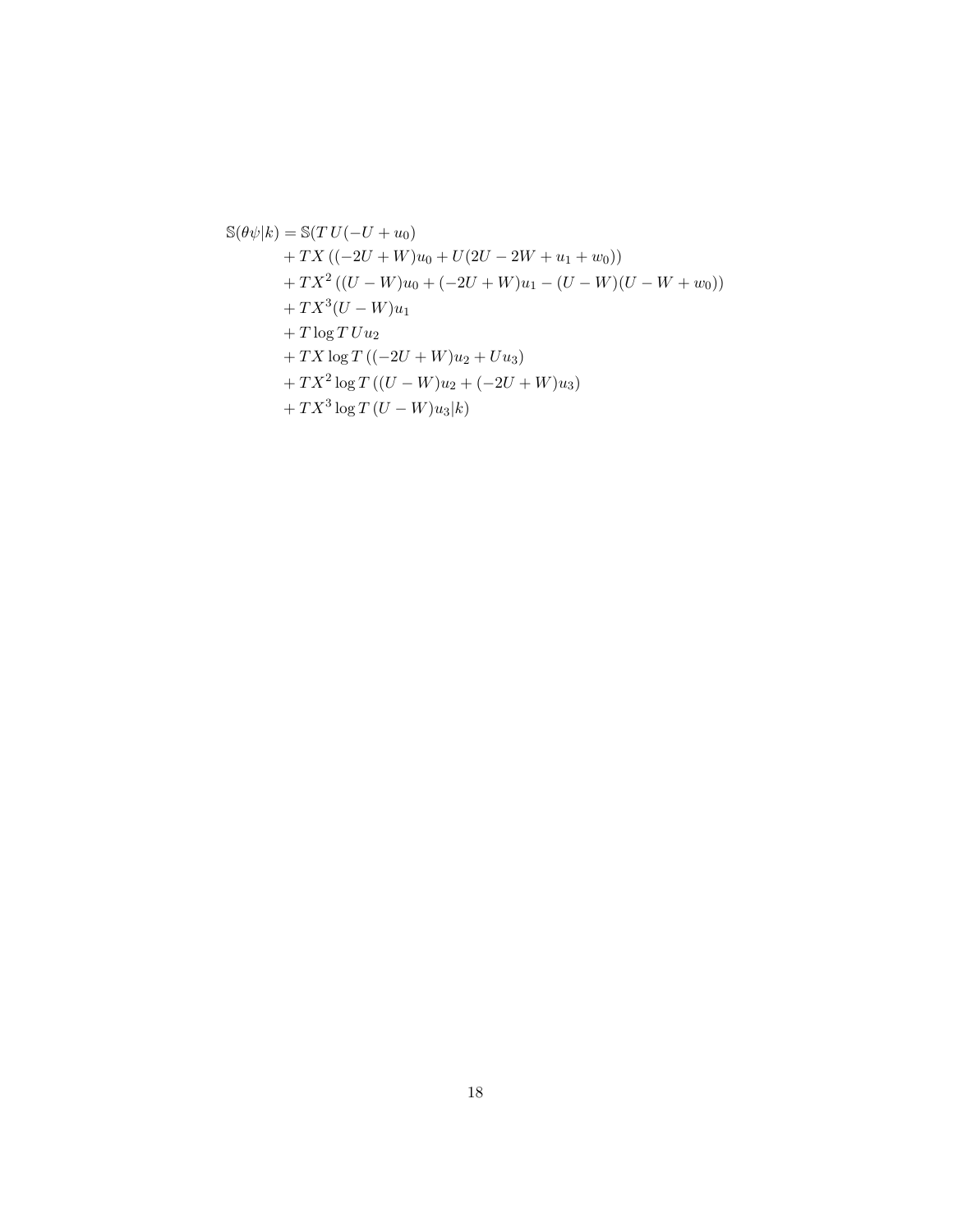| Table 1<br><b>Decomposition of Person and Firm Effects</b> |                |             |                    |                |                |  |  |
|------------------------------------------------------------|----------------|-------------|--------------------|----------------|----------------|--|--|
|                                                            |                |             |                    | Covariance     | Correlation    |  |  |
|                                                            |                | Variance of |                    | of Person      | of Person      |  |  |
|                                                            |                | Person      | Variance of        | and Firm       | and Firm       |  |  |
|                                                            |                | Effect      | <b>Firm Effect</b> | <b>Effects</b> | <b>Effects</b> |  |  |
| France                                                     | Total          | 0.2490      | 0.2176             | $-0.0562$      | $-0.2415$      |  |  |
|                                                            | Within         | 0.2450      | 0.2029             | $-0.0600$      | $-0.2690$      |  |  |
|                                                            | <b>Between</b> | 0.0040      | 0.0147             | 0.0038         | 0.4893         |  |  |
| US                                                         | Total          | 0.6292      | 0.1304             | 0.0058         | 0.0203         |  |  |
|                                                            | Within         | 0.6149      | 0.0945             | 0.0006         | 0.0025         |  |  |
|                                                            | <b>Between</b> | 0.0143      | 0.0359             | 0.0052         | 0.2293         |  |  |
| Notes:                                                     |                |             |                    |                |                |  |  |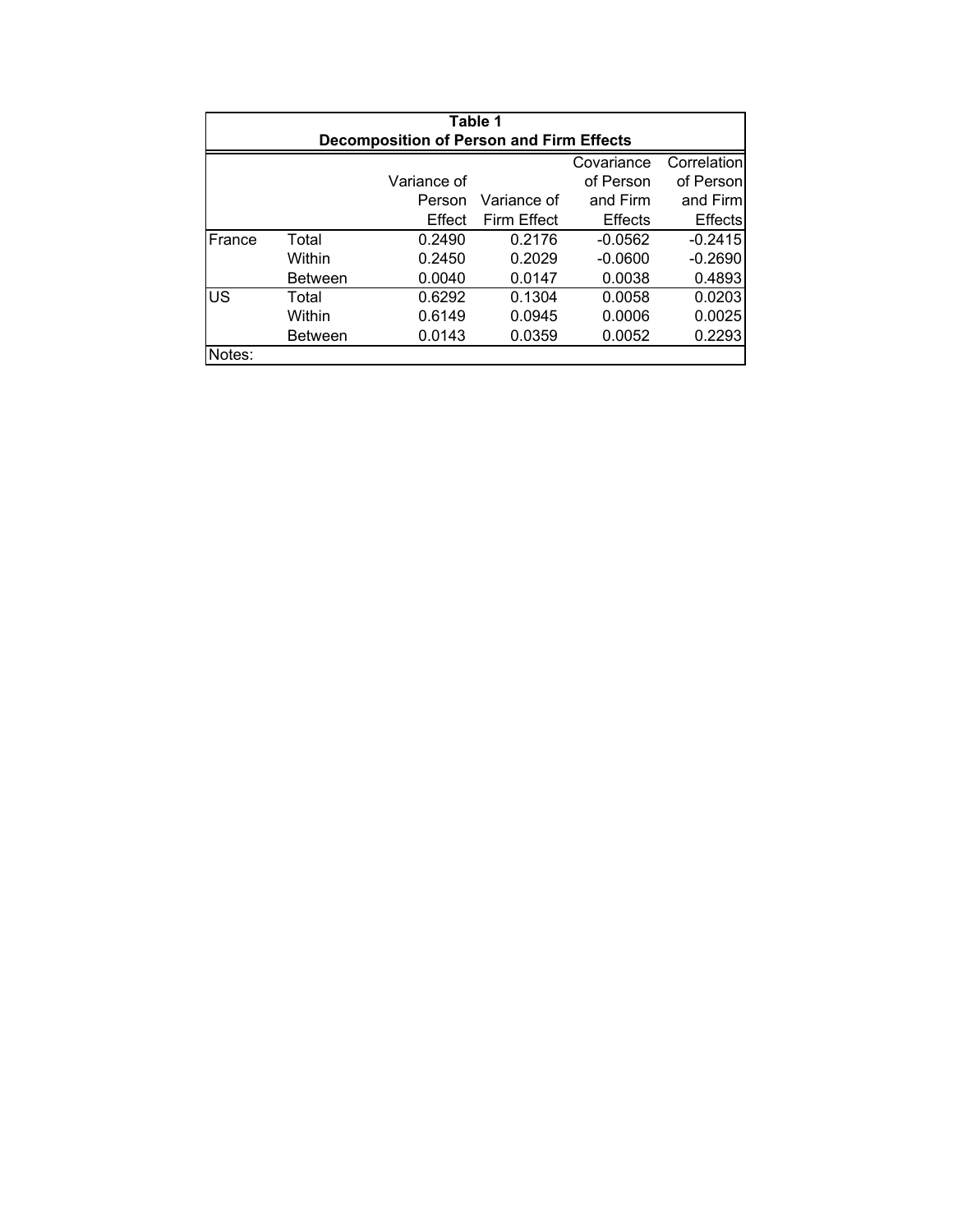| Table 2                                                                                                   |                                                                                          |           |           |           |           |           |           |  |
|-----------------------------------------------------------------------------------------------------------|------------------------------------------------------------------------------------------|-----------|-----------|-----------|-----------|-----------|-----------|--|
| Quantiles for France, weighted by total employment                                                        |                                                                                          |           |           |           |           |           |           |  |
|                                                                                                           | 5                                                                                        | 10        | 25        | 50        | 75        | 90        | 95        |  |
| corr                                                                                                      | $-0.4402$                                                                                | $-0.4402$ | $-0.3925$ | $-0.3133$ | $-0.1750$ | $-0.0668$ | $-0.0668$ |  |
| mu                                                                                                        | 0.4155                                                                                   | 0.4485    | 0.5816    | 1.1427    | 1.6902    | 1.9349    | 2.3382    |  |
| sigma                                                                                                     | 0.7660                                                                                   | 0.7838    | 0.9861    | 1.3004    | 1.5691    | 1.7671    | 1.9298    |  |
| W                                                                                                         | $-2.6236$                                                                                | -1.4766   | $-0.8186$ | $-0.0799$ | 0.6733    | 1.3946    | 1.6826    |  |
| $u_0$                                                                                                     | $-1.6614$                                                                                | $-1.3741$ | $-0.6507$ | 0.1014    | 0.8391    | 1.5007    | 2.6445    |  |
| $u_1$                                                                                                     | $-5.1953$                                                                                | $-0.2685$ | 2.8442    | 4.7725    | 8.0286    | 14.8137   | 14.8137   |  |
| $u_2$                                                                                                     | $-1.4672$                                                                                | $-0.8339$ | $-0.1357$ | 0.0131    | 0.0624    | 0.1802    | 0.8128    |  |
| $u_3$                                                                                                     | $-2.1863$                                                                                | $-0.8871$ | $-0.3574$ | 0.0215    | 0.7381    | 1.0809    | 1.8465    |  |
| $p_0$                                                                                                     | $-0.5340$                                                                                | 0.0016    | 0.2790    | 0.6465    | 3.0101    | 9.6754    | 9.6754    |  |
| $p_1$                                                                                                     | 0.0008                                                                                   | 0.0019    | 0.0052    | 0.0116    | 0.0379    | 0.3468    | 0.4914    |  |
| $q_0$                                                                                                     | $-0.0321$                                                                                | 0.1117    | 0.7231    | 2.3433    | 5.6771    | 44.6569   | 44.6569   |  |
| $q_1$                                                                                                     | 0.0015                                                                                   | 0.0065    | 0.0428    | 0.0765    | 0.1447    | 0.2257    | 0.6533    |  |
|                                                                                                           | Notes: distribution of parameters for France, across 2-digit industries, 95 observations |           |           |           |           |           |           |  |
| weighted by the number of total persons in the industry. Corr is the within-industry                      |                                                                                          |           |           |           |           |           |           |  |
| covariance of worker and firm effects, $\bar{u}$ and x are the average value of u and x                   |                                                                                          |           |           |           |           |           |           |  |
| respectively, $\mu$ , mean of log wage in industry; $\sigma^2$ , the variance; w, wage of type 1 workers; |                                                                                          |           |           |           |           |           |           |  |
| u, wage of type 2 workers = $u0+u1*x+u2*log(t)+u3*x*log(t)$ , where x is the share of type 1              |                                                                                          |           |           |           |           |           |           |  |
| workers and t is the size of the firm; Beta(p,q), law of x conditional on t, $p=p0+p1*t$ ,                |                                                                                          |           |           |           |           |           |           |  |
| q=q0+q1*t.                                                                                                |                                                                                          |           |           |           |           |           |           |  |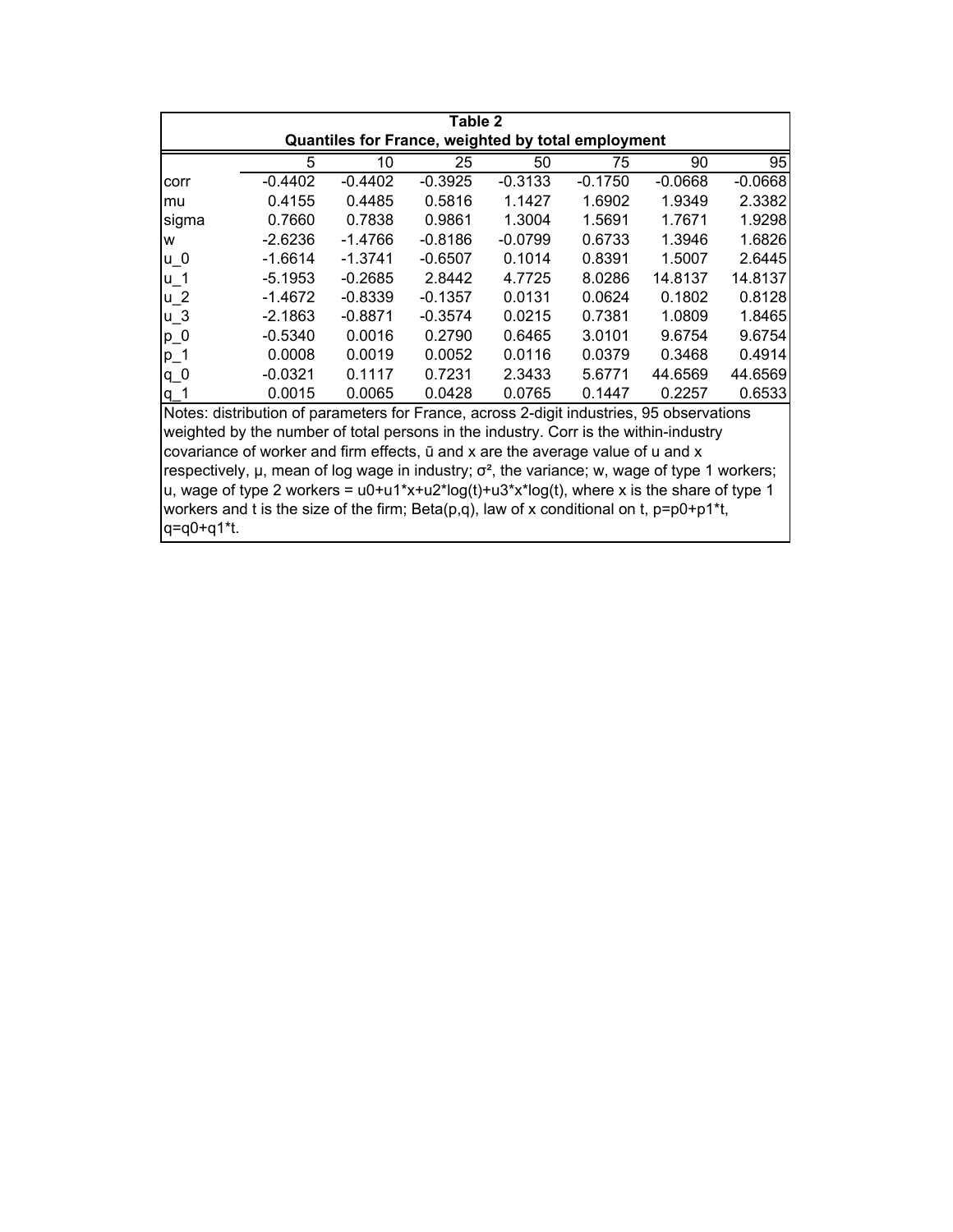| Table 3                                                                                             |            |            |            |           |         |          |          |  |
|-----------------------------------------------------------------------------------------------------|------------|------------|------------|-----------|---------|----------|----------|--|
| Quantiles for the US, weighted by total employment                                                  |            |            |            |           |         |          |          |  |
|                                                                                                     | 5          | 10         | 25         | 50        | 75      | 90       | 95       |  |
| corr                                                                                                | $-0.1841$  | $-0.1236$  | $-0.0641$  | $-0.0062$ | 0.0579  | 0.1698   | 0.2108   |  |
| mu                                                                                                  | 1.0649     | 1.1586     | 1.3187     | 1.5324    | 2.0654  | 2.4235   | 2.6154   |  |
| sigma                                                                                               | 1.0618     | 1.1414     | 1.2051     | 1.3769    | 1.6368  | 1.9890   | 1.9890   |  |
| w                                                                                                   | -4.9172    | $-4.2219$  | -4.1303    | $-2.1964$ | 0.8552  | 2.7455   | 3.8426   |  |
| u O                                                                                                 | $-3.6534$  | $-2.5852$  | $-0.8232$  | 2.1105    | 4.2715  | 4.8429   | 4.9670   |  |
| $u_1$                                                                                               | $-22.3823$ | $-19.7591$ | $-17.1106$ | $-9.0151$ | -1.0409 | 4.9779   | 11.7983  |  |
| $u_2$                                                                                               | -3.0649    | $-3.0649$  | $-1.1055$  | $-0.1154$ | 0.7566  | 1.5385   | 2.0238   |  |
| $u_3$                                                                                               | $-11.9209$ | $-8.3503$  | -4.1090    | 1.0368    | 2.0911  | 3.9060   | 4.1796   |  |
| $p_0$                                                                                               | 0.2198     | 0.7548     | 3.1761     | 5.4524    | 38.5532 | 103.5036 | 103.5036 |  |
| $p_1$                                                                                               | 0.0010     | 0.0107     | 0.0569     | 1.0724    | 1.6390  | 10.7704  | 11.5690  |  |
| $q_0$                                                                                               | -4.6196    | $-0.0606$  | 1.2338     | 1.7240    | 27.9172 | 60.6475  | 104.4037 |  |
| $q_1$                                                                                               | 0.0011     | 0.0057     | 0.0252     | 0.1902    | 3.6185  | 21.7386  | 54.3603  |  |
| Notes: distribution of parameters for the US, across 2-digit industries, 81 observations            |            |            |            |           |         |          |          |  |
| weighted by the number of total persons in the industry. Corr is the within-industry                |            |            |            |           |         |          |          |  |
| covariance of worker and firm effects, ū and x are the average value of u and x                     |            |            |            |           |         |          |          |  |
| روسوراسون رام ومربا كوروموس برزوموموسوس وطلا 2 مسلوبام شامران والموسود ومالم وموموس بالمرباني ومومو |            |            |            |           |         |          |          |  |

respectively,  $\mu$ , mean of log wage in industry;  $\sigma^2$ , the variance; w, wage of type 1 workers;  $|u|$ , wage of type 2 workers = u0+u1\*x+u2\*log(t)+u3\*x\*log(t), where x is the share of type 1 workers and t is the size of the firm; Beta(p,q), distribution of x conditional on t, p=p0+p1t, q=q0+q1t.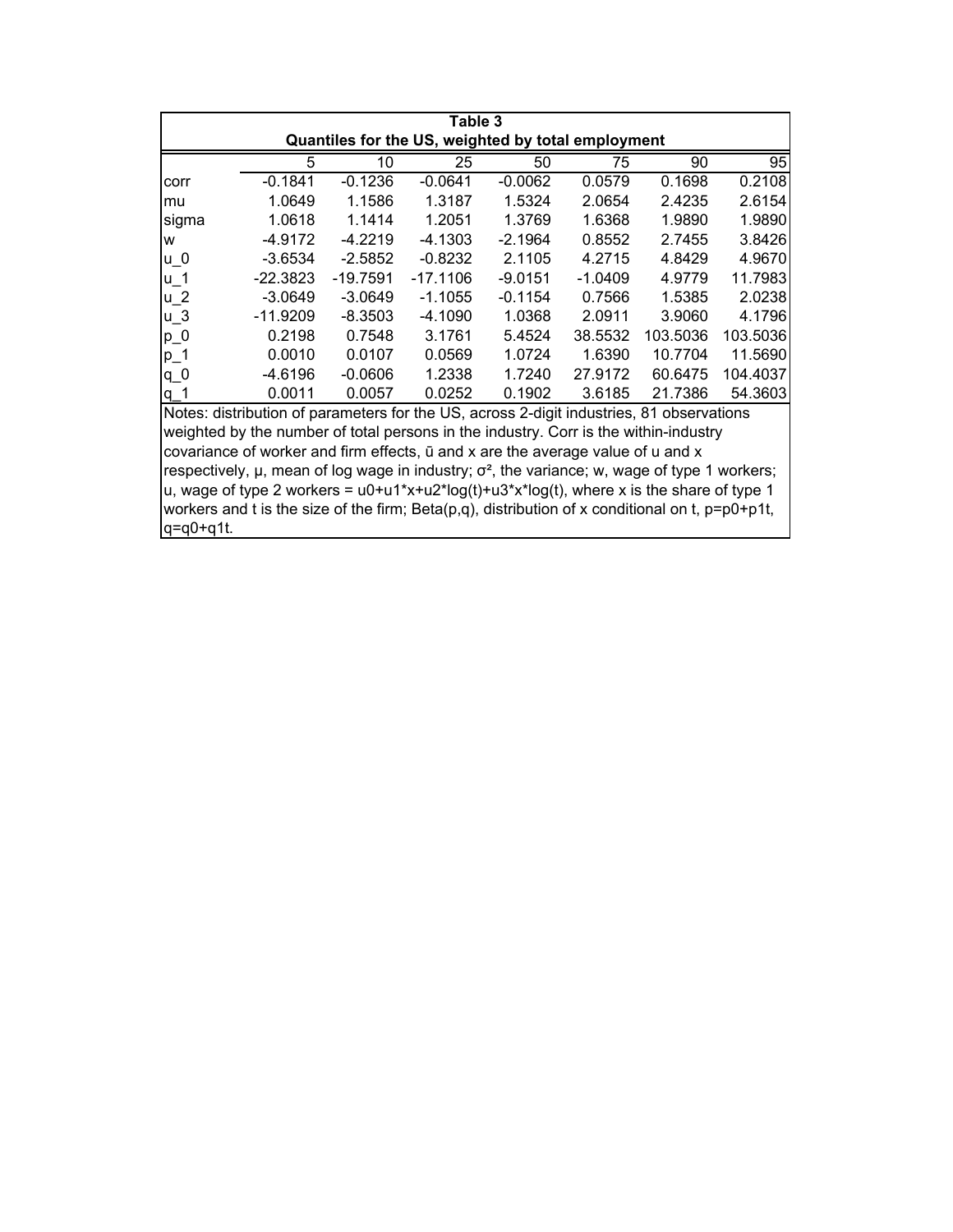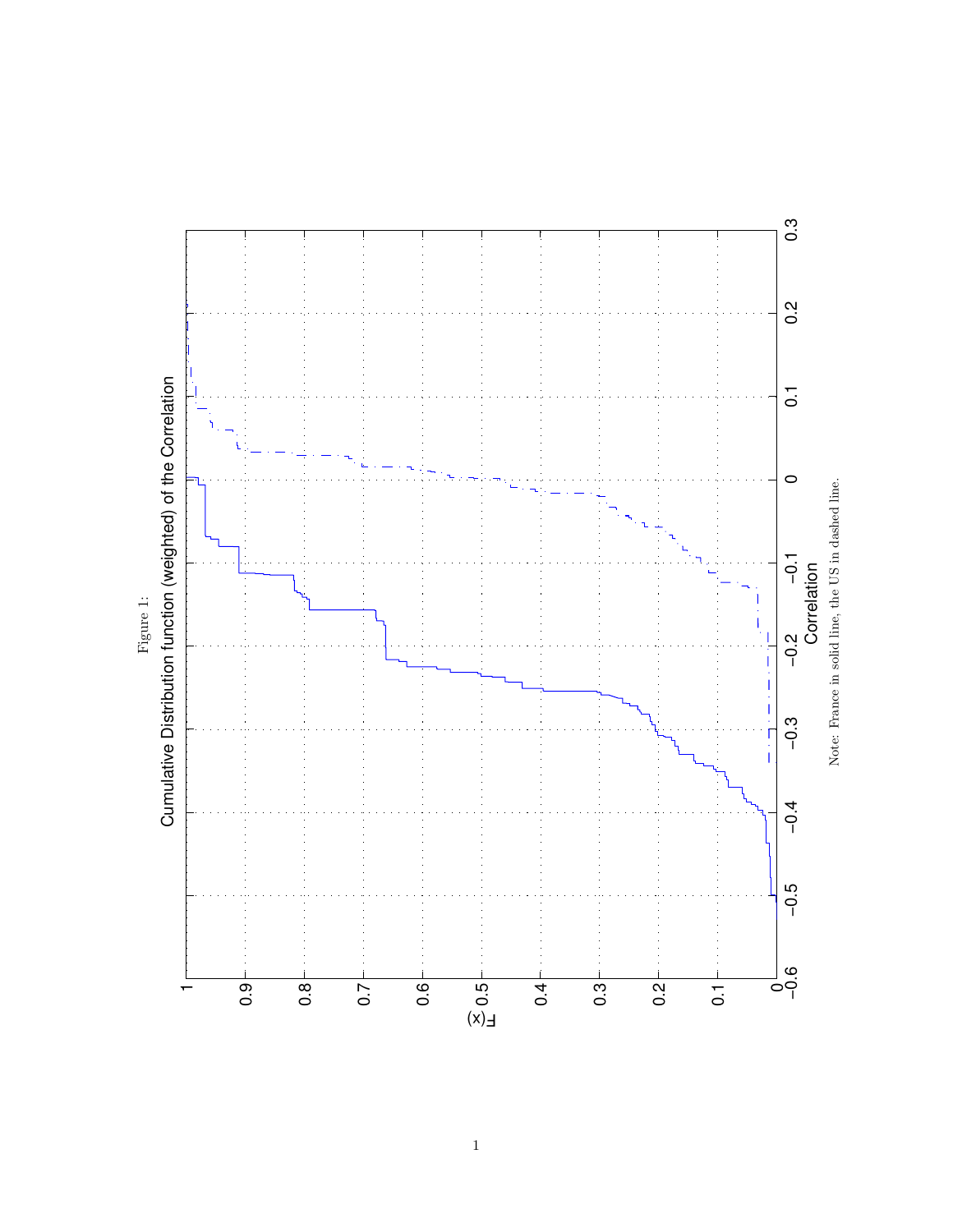

Figure 2: France Model Fit, industries with more than 10,000 observations  $\Box$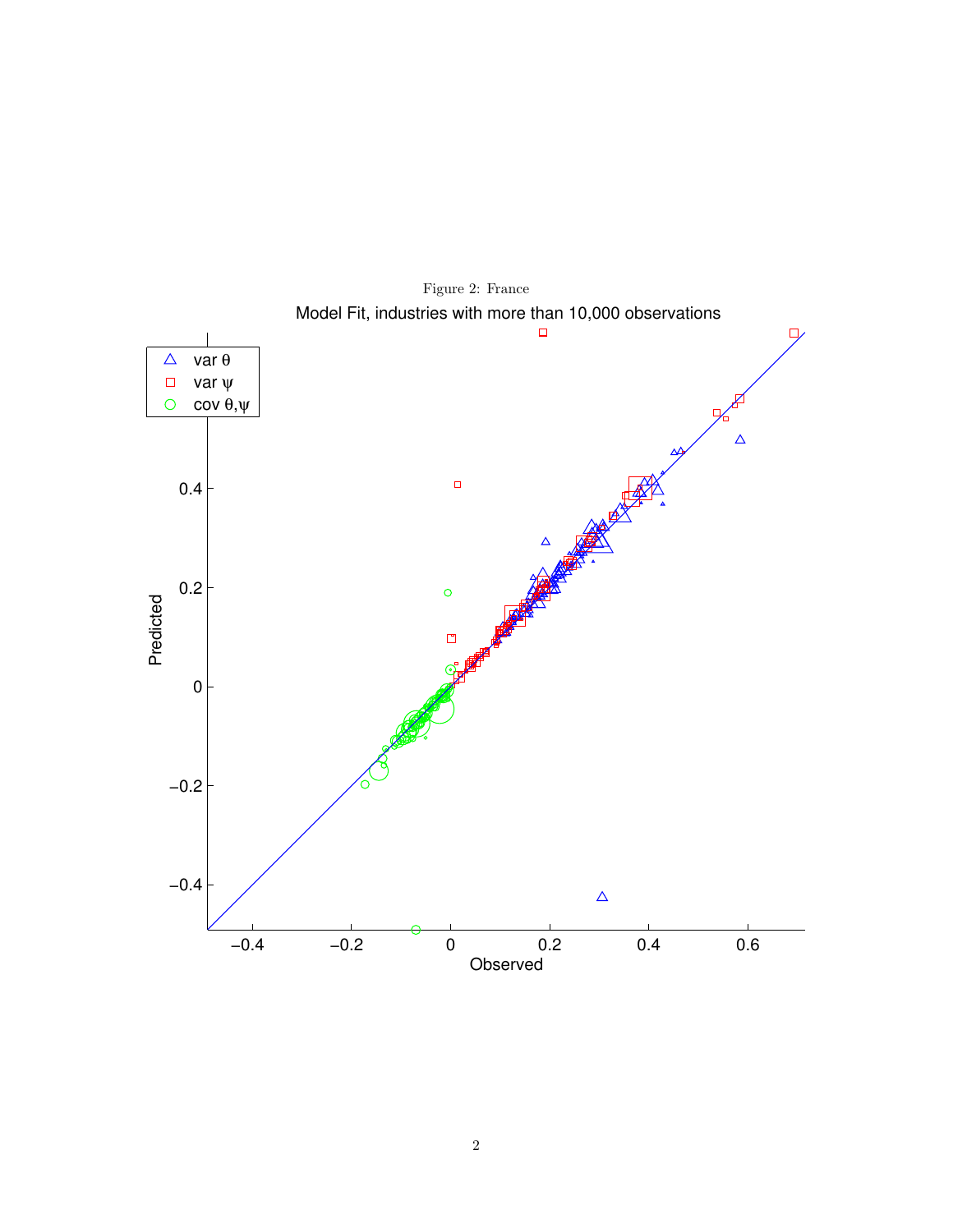

Figure 3: France Model Fit, All industry−sizes

Note: Some small outliers removed.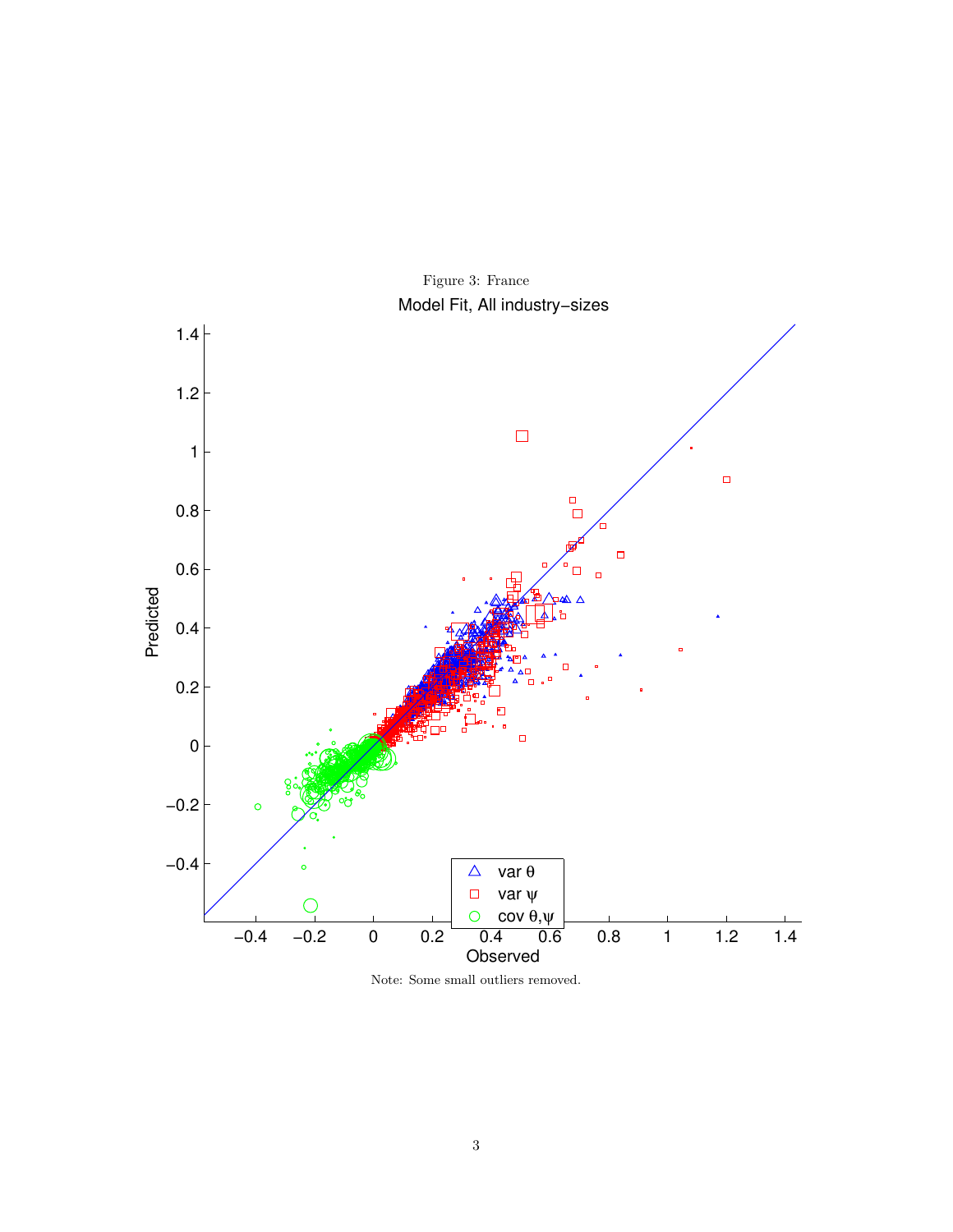

Figure 4: United States Model Fit, industries with more than 1,000,000 observations